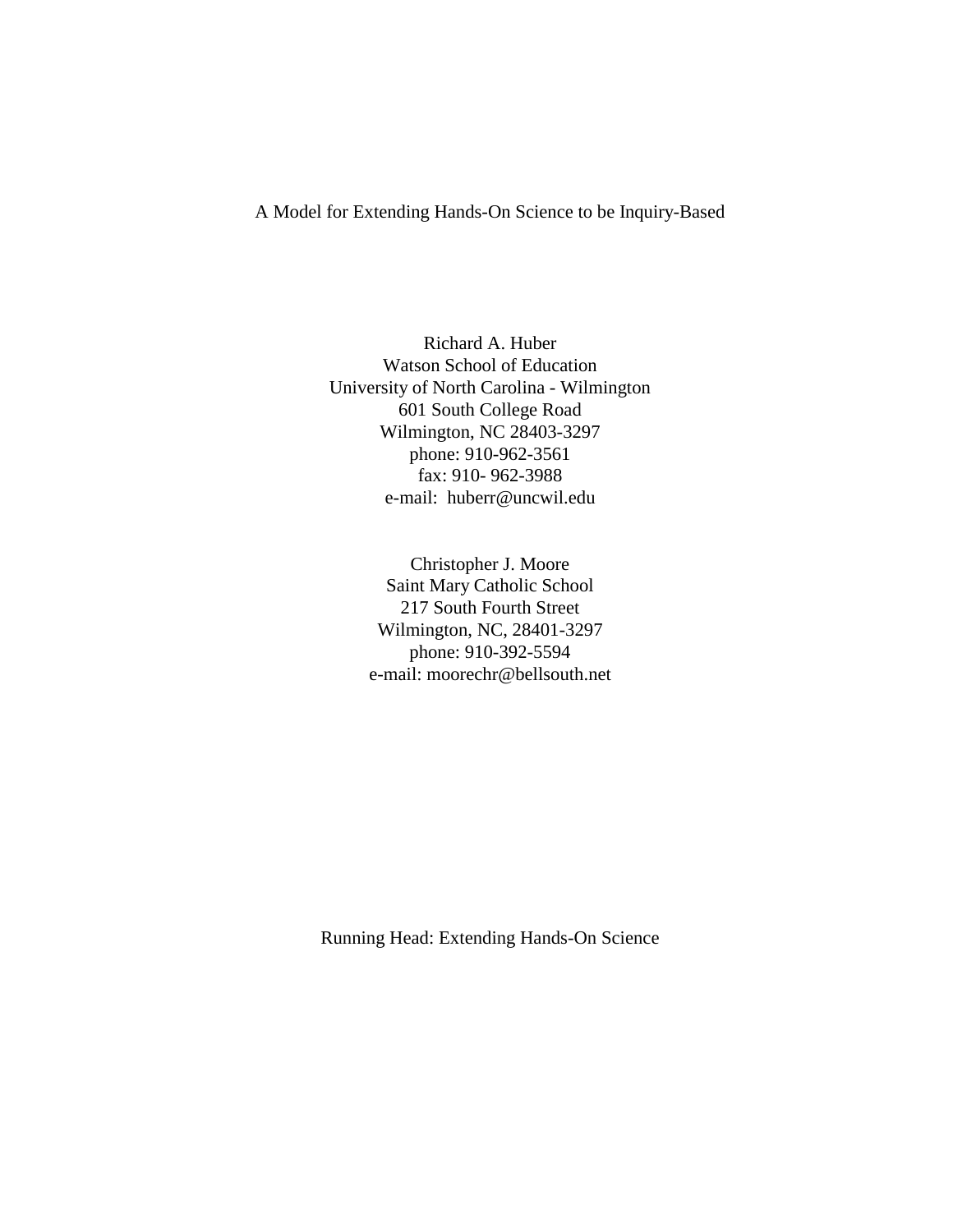# Abstract

Many popular hands-on science activities, as traditionally implemented, fail to support inquiry-based science instruction, because the activities direct teachers to terminate lessons prematurely. This paper presents a model describing one approach for extending seemingly limited hands-on activities into full-inquiry science lessons. The strategy involves (a) discrepant events to engage students in direct inquiry; (b) teacher-supported brainstorming activities to facilitate students in planning investigations; (c) effective written job performance aids to provide structure and support; (d) requirements that students provide a product of their research, which usually includes a class presentation and a graph; and (e) class discussion and writing activities to facilitate students in reflecting on their activities and learning. The paper presents the model as a tool for facilitating science teachers' efforts to understand and implement the type of powerful, effective, and manageable inquiry-based science instruction called for in the National Science Education Standards.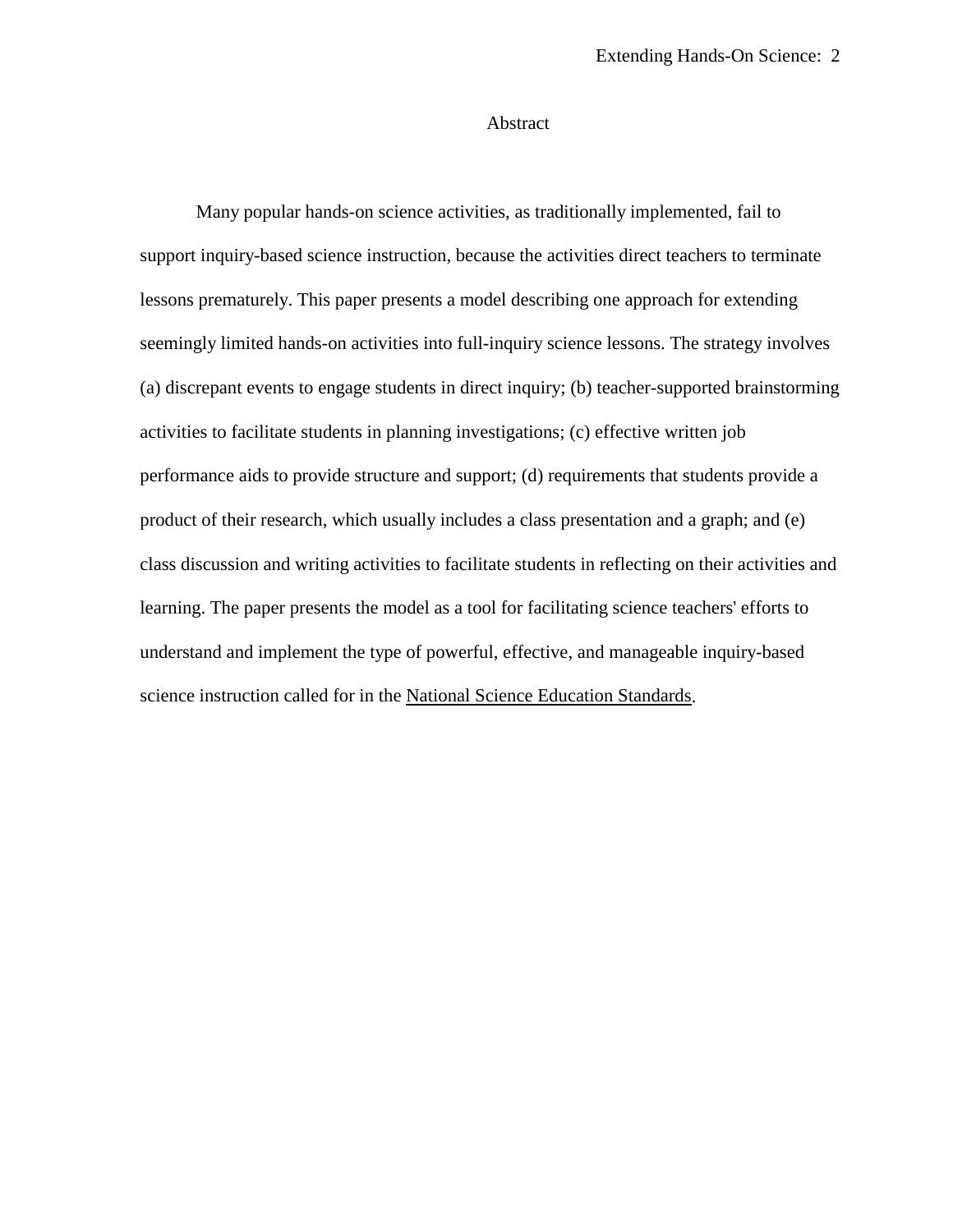With paternal compassion, the guru of classroom management, Harry Wong, urged educators to give novice teachers permission to engage their students in pedagogically questionable textbook- and worksheet-driven activities (Wong, 1998; Wong & Wong, 1998). Such activities, according to Wong, are relatively harmless, provided that teachers eventually move beyond them. Wong contended that novice teachers rely on textbooks and worksheets as their "primary survival tools," and they should be given them permission to do what they must do to survive. Research on teaching practices suggests that Wong's advice is well founded. Both novice and experienced teachers appear to rely heavily upon textbooks when making decisions about what and how to teach (Bellen, Bellen  $\&$  Blank, 1992; Roth, Roffie, Lucas & Boutonné, 1997; Sánchez & Valcarcel, 1999). For example, in a survey of experienced and novice teachers in Spain, researchers Sánchez and Valcarcel, (1999) found almost all of the teachers (92%) used textbooks as a basic reference for their planning units. Textbooks served as the only guide for 33% of the teachers, and for most of the teachers (59%), textbooks served as the "basic pillar of the lesson" (p. 499).

Unfortunately, hands-on activities recommended by many science textbooks and worksheets are typically presented as step-by-step instructions. As discussed in the National Science Education Standards (National Research Council, 1996), when science teachers move beyond worksheets and step-by-step procedures in order to engage students in inquiry, they must constantly struggle to guide student inquiry toward curriculum goals. As pointed out by Crawford (1999), this ongoing demand for improvisation during teaching can be expected to create a substantial stumbling block for novice science teachers. Concerns about the substantial challenges inherent in implementing inquiry-based science instruction, as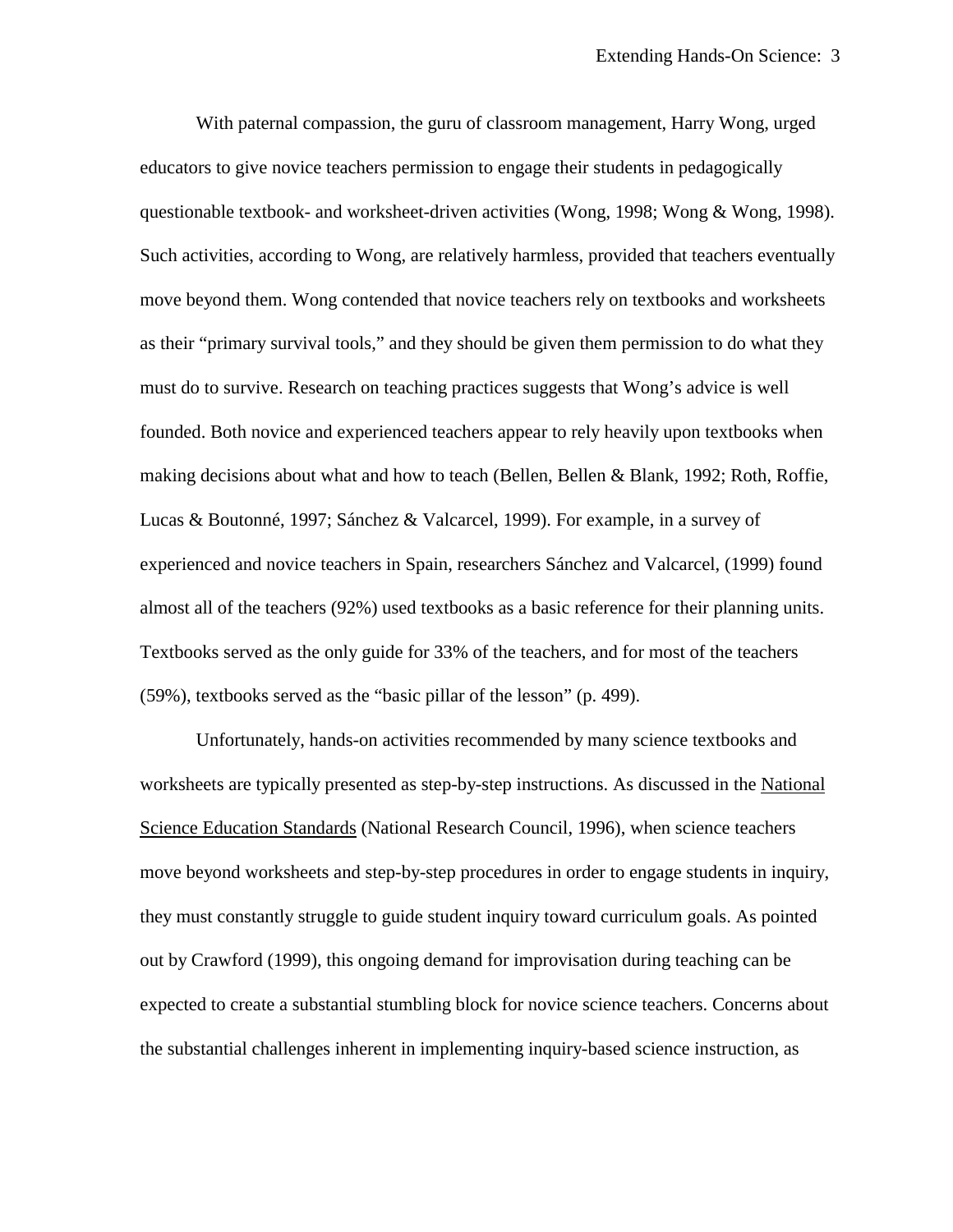called for in the Standards, are substantial and well documented (Lederman & Niess, 1998), and it is hardly surprising that the challenges are especially problematic for novice teachers.

While worksheets or textbook-based instructions may eliminate some of the known stumbling blocks for novice teachers, they also lead to the elimination of true inquiry. Thus, supporting novice science teachers in making the transition from surviving hands-on instruction to mastering inquiry-based instruction presents a particularly difficult challenge.

Clearly, worksheet- and textbook-based hands-on activities provide valuable structure to novice teachers, who are in the process of learning how to teach science and manage classroom activities. However, there are at least three substantial risks associated with an over reliance on these tools. First, as pointed out by Wong, teachers may become complacent and start confusing survival with teaching. Rather than making the transition into mastery teaching, these teachers begin believing that the maintenance of a smooth classroom environment evidences effective teaching. Second, the presentation of science as a process of following step-by-step instructions and filling in blanks on worksheets promotes erroneous and impoverished concepts regarding the nature of science. The hands-on activities tend to be dominated by the mechanical tasks characteristic of the work of laboratory technicians rather than the creative endeavors of scientists. Finally, and perhaps most problematic, the written directives deprive students of ownership over their investigations. Rather than designing and carrying out investigations to answer their own questions, they are following instructions to find out if they guessed the correct answer to the teacher's questions.

Fortunately, however, many of these activities are not inherently flawed, but merely fall short of supporting full inquiry, because the activities direct teachers to terminate the explorations prematurely. Consequently, science instruction can be enhanced by providing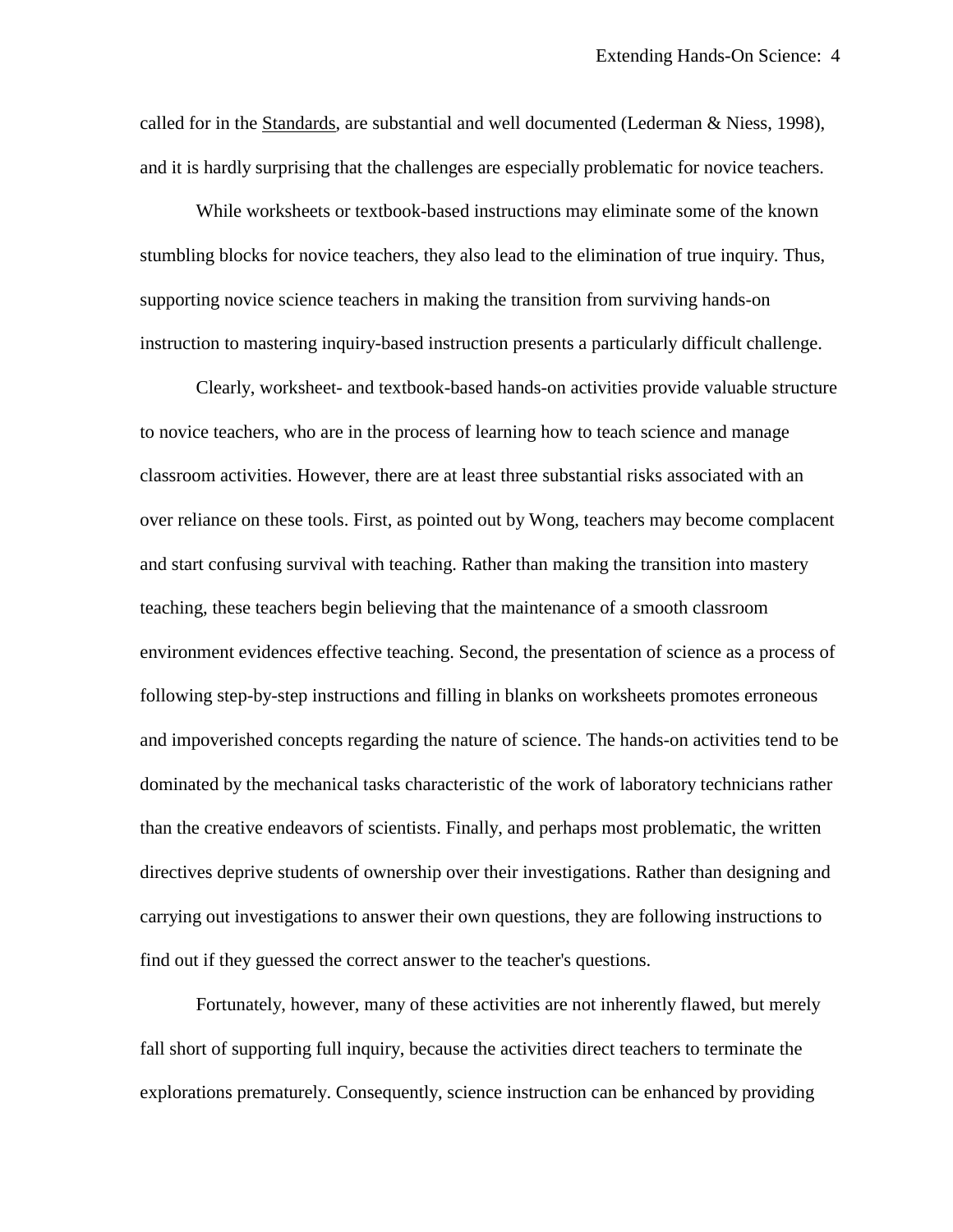novice science teachers with an integrated set of tools designed to provide an easy means of extending traditional hands-on activities into full-inquiry investigations. The National Science Education Standards define "full inquiry" as a process in which students (a) pose a productive question; (b) design an investigation directed toward answering that question; (c) carry-out the investigation, gathering the applicable data in the process; (d) interpret and document their findings; and (e) publish or present their findings in an open forum (National Research Council, 1996). The following model below is designed to move teachers from worksheets into this type of full-inquiry-based instruction.

In this paper a model is presented for facilitating student inquiry, which provides teachers with structure and students with guidance and a framework for conducting inquiry. The model represents one approach to bridging the gulf from mundane worksheet-driven, hands-on activities to true inquiry. While there is a reasonable body of literature suggesting that traditional methods might be extended into inquiry, much of that literature is of limited value to novice teachers, because it is too specific, too modest, or too ambitious in its approach.

A significant body of literature provides highly specific accounts of lessons, units, or projects in which teachers have extended a relatively traditional starting point into a more valuable inquiry-based instructional unit. Examples can be found on every topic, from lessons centered on paper airplanes (Greene, 1998) to lessons on environmental toxins (Crawford, 1998) to gardening projects (Eick, 1998). Case studies such as these may be of value to teachers planning on starting a teaching unit on a particular article-targeted topic from scratch. However, this literature base does not provide much in the way of useful guidance that can be readily generalized into broadly applicable strategies for converting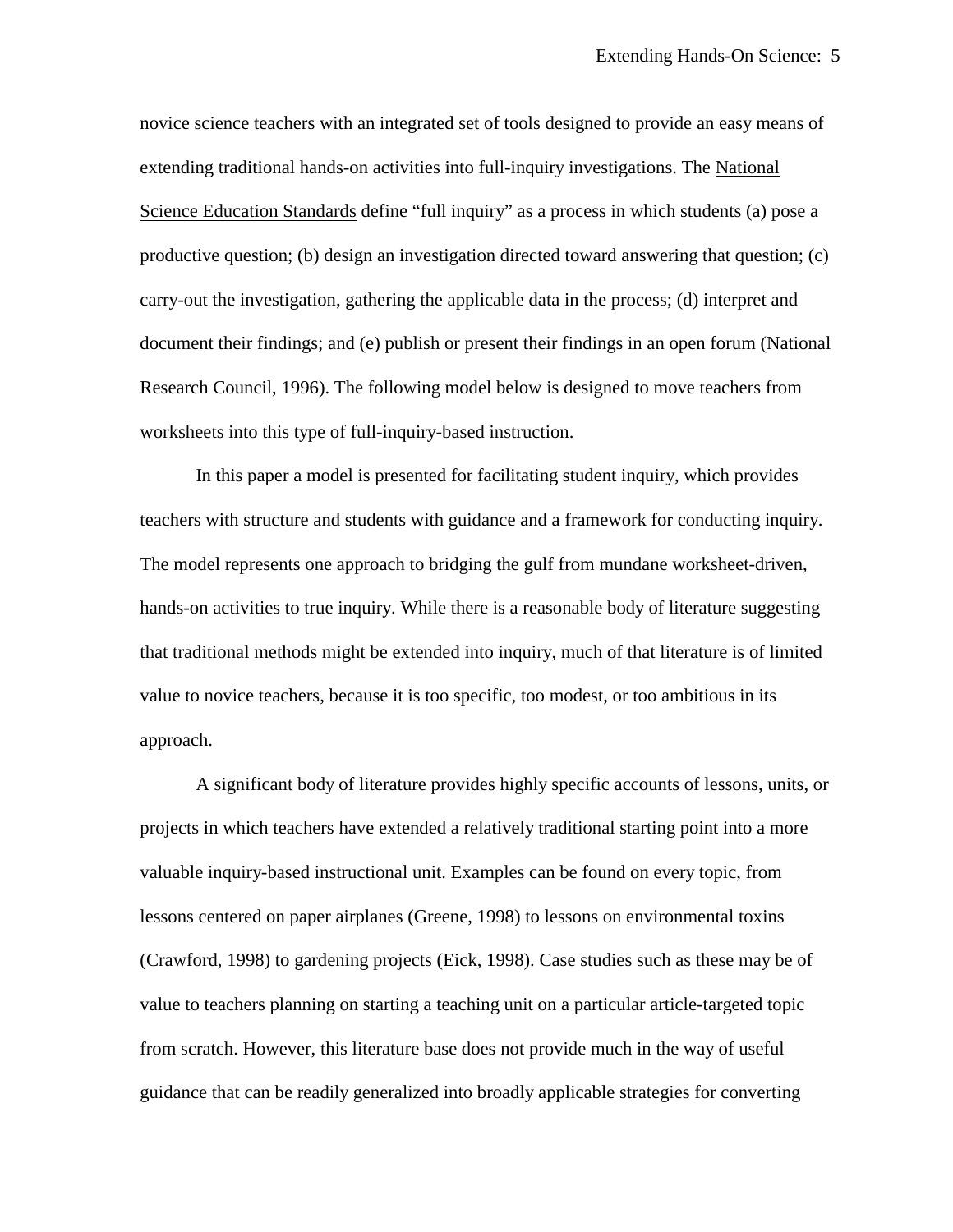existing textbook (or worksheet) materials into inquiry-based instructional explorations. Further, in contrast to the model proposed in this article, many of the activities described within this literature have decidedly long-term project or unit orientations. Consequently, implementation of the ideas proposed in this literature is apt to require a substantial commitment of instructional time and resources, both of which are likely to be in short supply for novice teachers.

Other literature describes broadly applicable strategies for extending science lessons toward inquiry, but fails to provide sufficient guidance on how to take a humble starting point all the way into a full-inquiry exploration. For example, in a paper directed toward helping novice teachers, Eick and Samford (1999) described an approach for extending traditional lecturing techniques. While the proposed approach is no doubt an improvement over straight lecturing, it falls far short of taking teachers and students into full-inquiry as described in the Standards. In fact, this particular extension toward inquiry attempts to do little more than take students beyond being passive recipients of a lecture to the point of the students being (hopefully) more engaged but still relatively passive recipients of a lecture followed by a teacher-conducted demonstration or the showing of a video.

Finally, some approaches to extending science instruction into the realm of inquiry appear to offer both (a) strategies and techniques that are reasonably broadly applicable and (b) reasonably ambitious goals. For example, the "Search, Solve, Create, and Share (SSCS)" model, created by researchers at the University of Iowa, uses strategies similar to those in the model proposed here (Abell, 1989; Pizzini, Shepardson & Abell, 1992; Pizzini, Abell & Shepardson, 1988).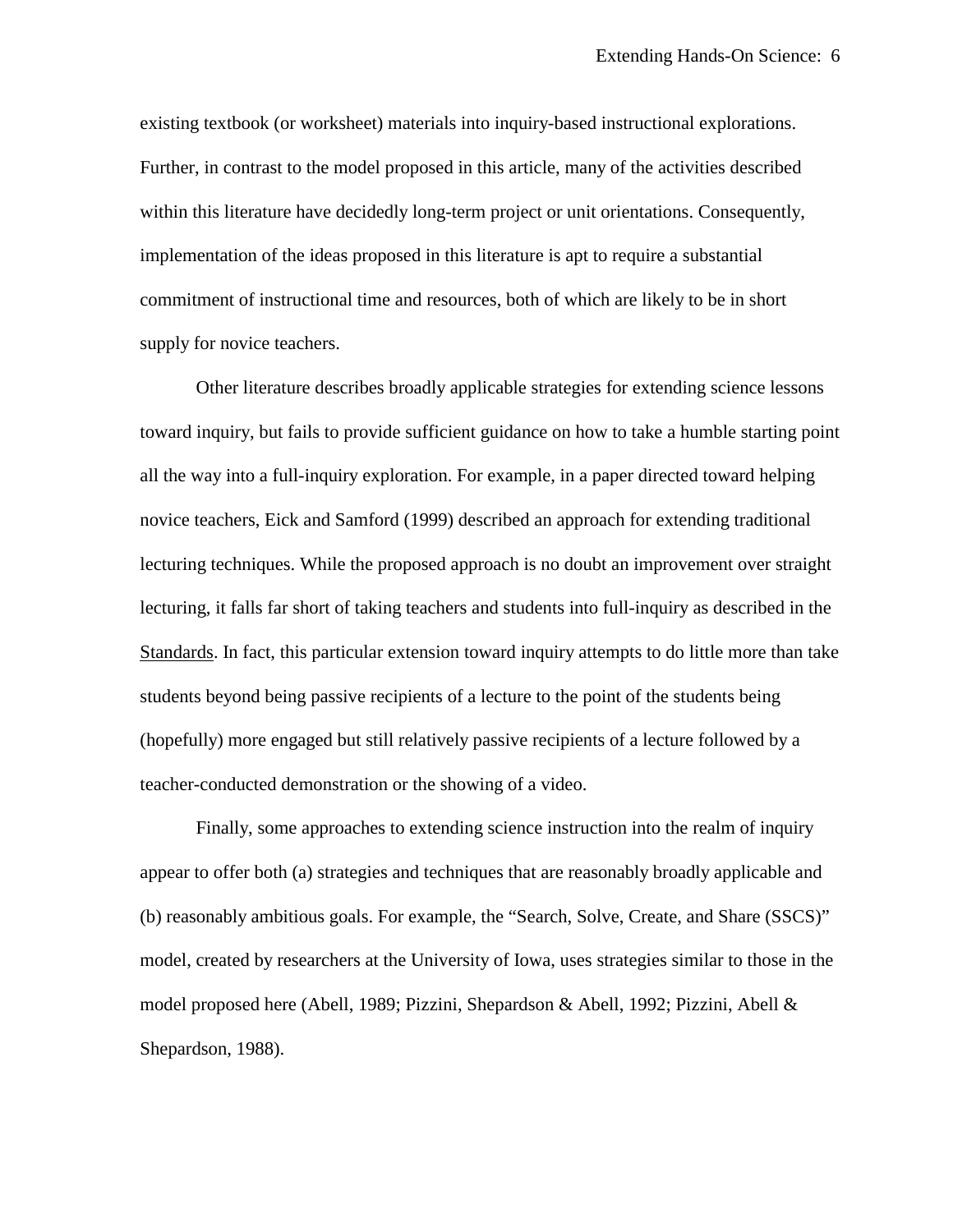The model proposed in this article contrasts with approaches such as the SSCS model in that it goes further toward making inquiry-based instruction practical and manageable for novice teachers. For example, both the SSCS model and the model proposed in this article recommend that teachers divide the class into cooperative groups. However, under the SSCS model, each group might be inquiring into a unique research question. Thus, the teacher could be put in the position of needing to manage a half dozen or more small groups, each of which is conducting an inquiry distinctly different from the others. In contrast, under the model proposed in this paper, each cooperative group within the class would be exploring different aspects of the same problem. Consequently, although the groups are not performing identical tasks, they are all using similar equipment in similar ways in order to try to answer similar and related questions. The resulting homogeneity and connections among the work practices of the groups leads to substantial simplification of logistics for the teacher- classroom management, materials management, and lesson pacing are all greatly simplified.

In summary, the model proposed in this article is intended to meet needs not met by other approaches by offering a coherent set of strategies that are (a) broadly applicable, (b) reasonably ambitious, and (c) designed to meet the particular needs of novice teachers. We have found this model useful for facilitating student inquiry at the middle school and upper elementary levels and for introducing teachers to inquiry. We have used the model successfully in grades 3 through 8 science classrooms and have successfully introduced both preservice and in-service teachers to the model.

In a pre- and posttest study of the effectiveness of an in-service teacher workshop, improvements were found in elementary grade students' perceptions about the nature of science after their teachers received training in the use of strategies incorporated within the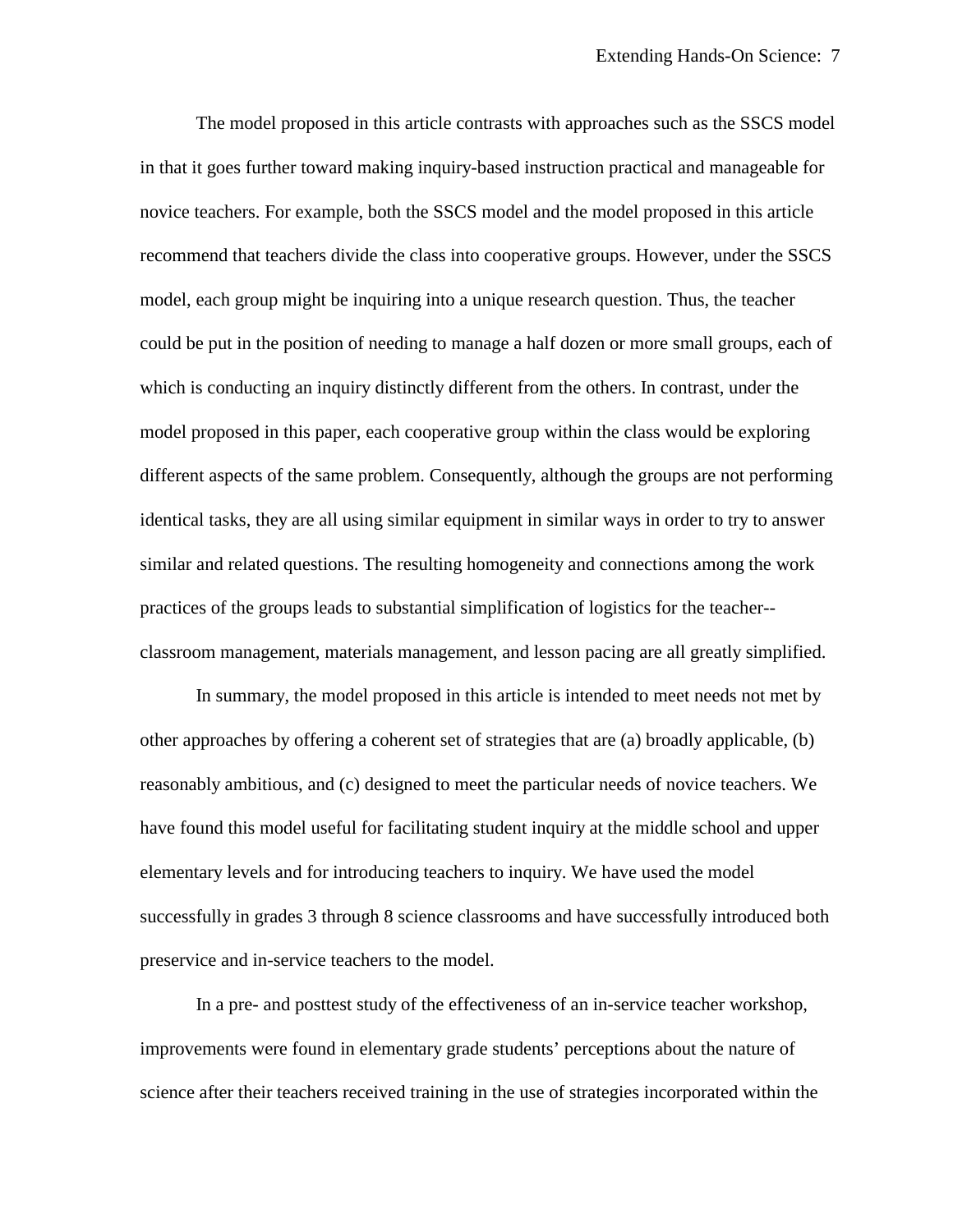proposed model (Huber & Burton, 1995). More recently, the impact of an in-service teacher workshop was assessed that offered training in the proposed model, along with instruction on equity issues in science education. The results of pre- and post testing indicate that both teachers and students benefited from the training. Teachers responded favorably to the model and students of teachers who had been trained in the use of the model showed improvements in their attitudes towards science and in how they saw themselves as practitioners of science (Huber, Smith, & Shotsberger, in press).

Similar findings have been reported in assessments of the SSCS model, which, as noted above, is similar to the model proposed here. The SSCS model was found to increase the frequency and quality of inquiry-based teaching activities implemented by teachers who were trained in the SSCS approach (Abell, 1989; Pizzini, Shepardson, & Abell, 1992; Pizzini, Abell, & Shepardson, 1988).

A particular strength of the model proposed in this paper is that it provides teachers with means of constructing their own productive understandings of inquiry as they make the transition from textbook- and worksheet-based instruction to inquiry-based instruction. As teachers practice and internalize the component structures incorporated within the model, they are more quickly making the transition from merely surviving the delivery of hands-on science instruction to mastering inquiry-based instruction.

This type of constructivist hands-on approach to supporting the professional development of science teachers is highly consistent with the National Science Education Standards positions on the professional development of science teachers. Specifically, the Standards call for teachers to be supported in implementing inquiry-based science instruction through professional development opportunities that (a) are themselves inquiry-based; (b)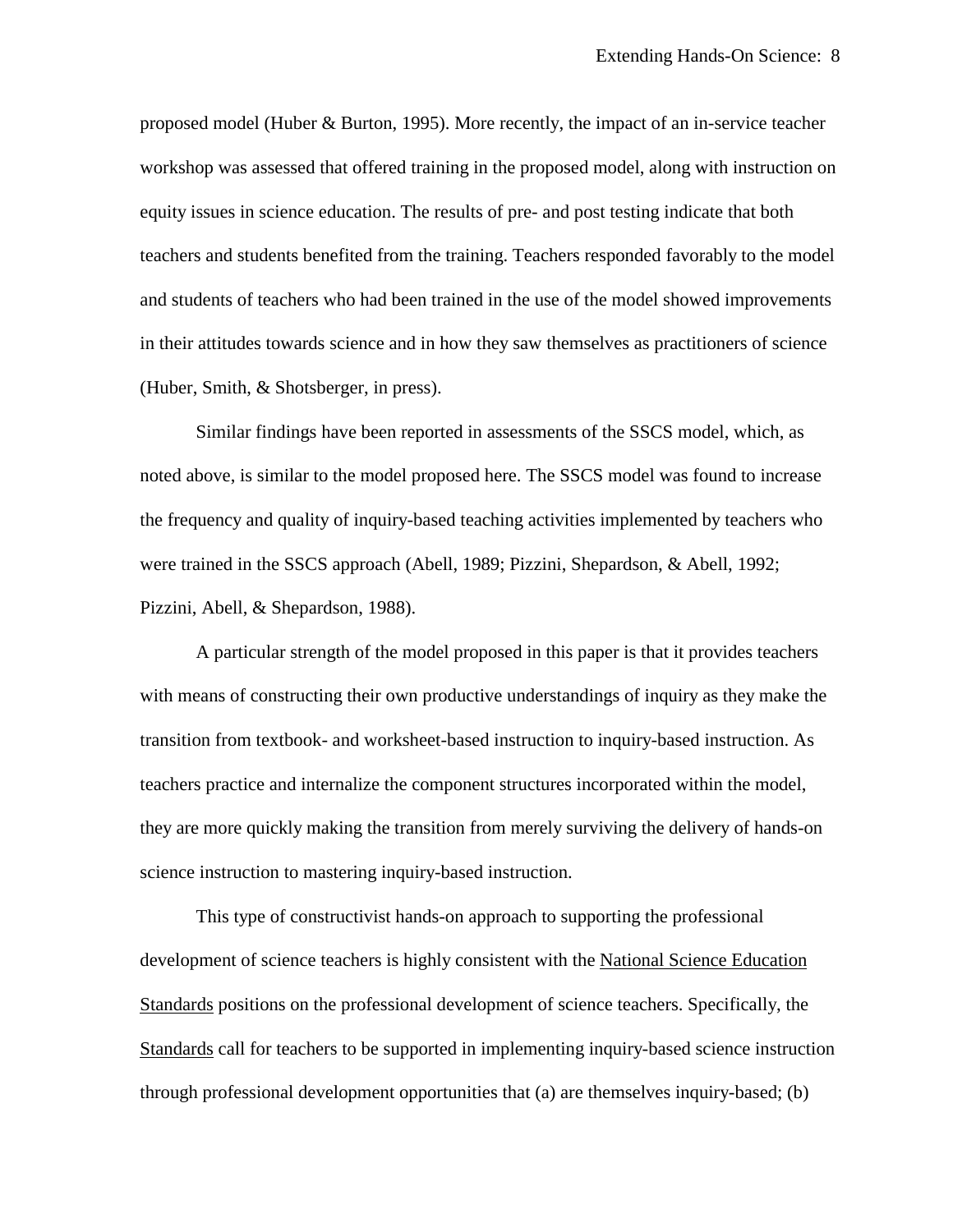whenever possible occur within the contexts where the teachers' understandings will be used; and (c) support teachers as intellectual reflective practitioners who are sources of change, rather than as technicians who are targets of change (National Research Council, 1996). The strategy proposed in this article supports teachers toward these ends.

A Model for Extending Traditional hands-on Instruction Into Hands-On Inquiry Selecting an Activity

An ideal activity for hands-on, inquiry-based instruction focuses on the science content students are learning (Deal, 1994; National Research Council, 1996) and can be introduced with a counter-intuitive observation or "discrepant event." When used in this manner, discrepant events not only capture students' attention and stimulate interest, but also create Piagetian cognitive dissonance, which motivates students to challenge their existing mental constructs and misconceptions (Edwards, 1997; Elstgeest, 1985; Martin, 2000; Liem, 1987; Science Media Group, 1995; Chiappetta, 1997). A good activity for a starting point should also offer promising opportunities for productive exploration within the constraints of the classroom environment. Finally, for purposes of the model outlined here, it is also advantageous for the activity to lend itself to explorations that can be quantitatively analyzed by students. Many popular traditional hands-on activities, typically associated with textbooks or worksheets, fit this profile and are therefore suitable for expansion into inquiry-based activities through the approach outlined in this paper. Among the many popular traditional hands-on activities meeting these criteria is, "Dancing Raisins," which is used in this article to illustrate the proposed model.

Dancing Raisins provides an excellent vehicle for illustrating how traditional approaches can be extended into constructivist oriented, inquiry-based science lessons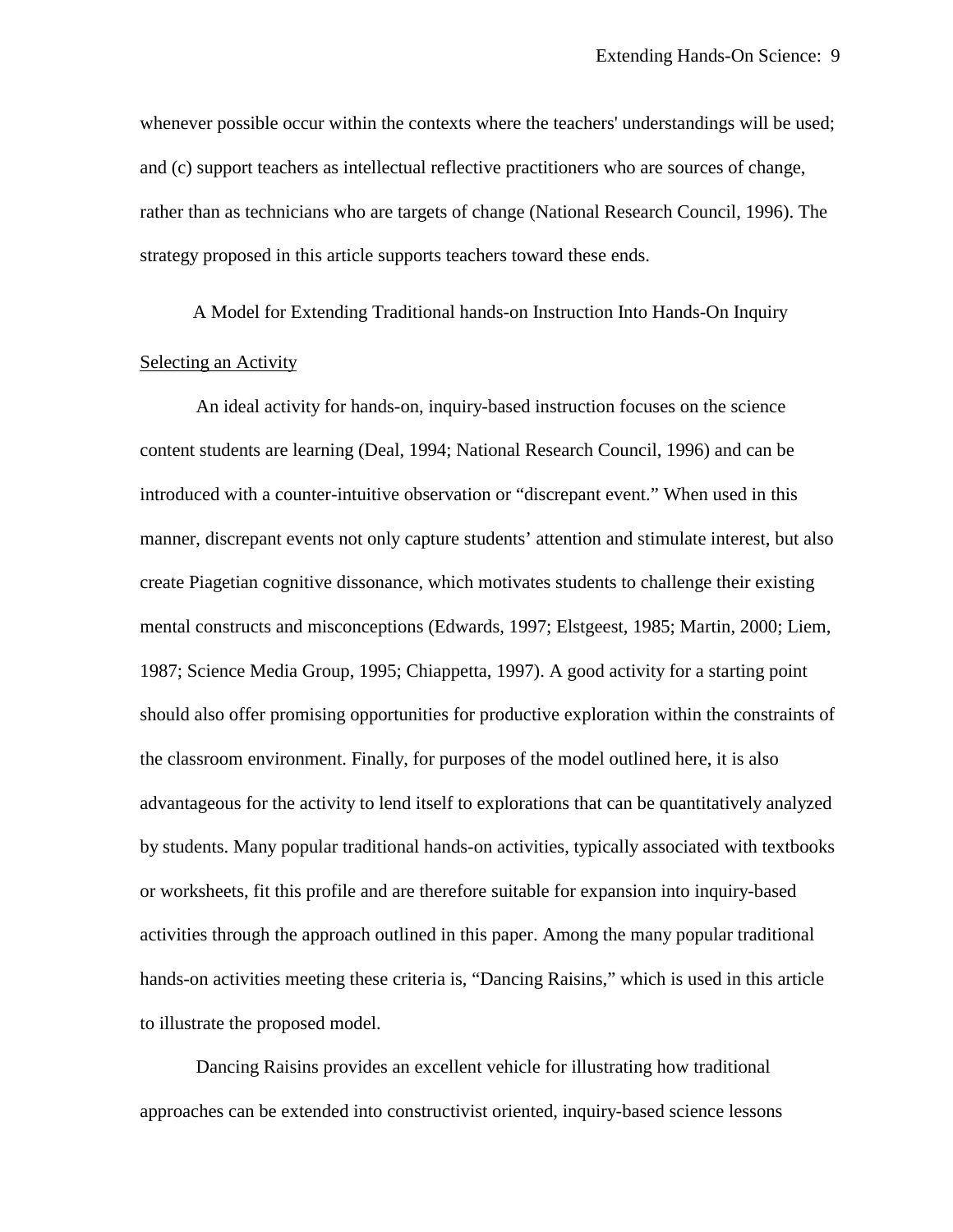(Martin, 2000). The Dancing Raisins activity is based upon the discrepant event resulting when a raisin is dropped into a glass of carbonated beverage. The raisin, being slightly denser than the liquid, initially sinks to the bottom of the glass. Surprisingly, however, the raisin does not stay on the bottom of the glass. Carbon dioxide bubbles in the beverage will attach themselves to the submerged raisin, creating buoyancy, which causes the raisin to bob up to the surface. When a raisin reaches the surface, the bubbles on the top of the raisin break, the raisin rolls over, the remaining bubbles break, and the raisin sinks. Although raisins will dance in a variety of carbonated beverages it is necessary to use a "clear" soda, such as such as Sprite or carbonated water, in order for the students to be able to observe how the bubbles stick to the raisins causing it to float. An example of a worksheet that might be used to drive a traditional implementation of this lesson is shown in Figure 1. Using a worksheet such as this, students would observe a teacher demonstrated introduction to the discrepant event and then follow the teacher's directions to count how many times their raisins bob to the surface in a pre-established time interval and complete their worksheets. As an examination of this worksheet suggests, the traditional implementation attempts to do little more than show students that bubbles help objects float and provide practice with making bar graphs. The activity can be readily extended beyond this humble starting point through the effective use of challenge questions, which encourage students to explore the phenomena observed more rigorously. The students should be allowed to discover the discrepant event rather than have the teacher demonstrate it. For example, students might be led into the discovery of how the raisins "dance" during the course of hands-on explorations of either density/buoyancy or (at upper grade levels) gas laws.

> --------------------------------------------------------------- insert Figure One about here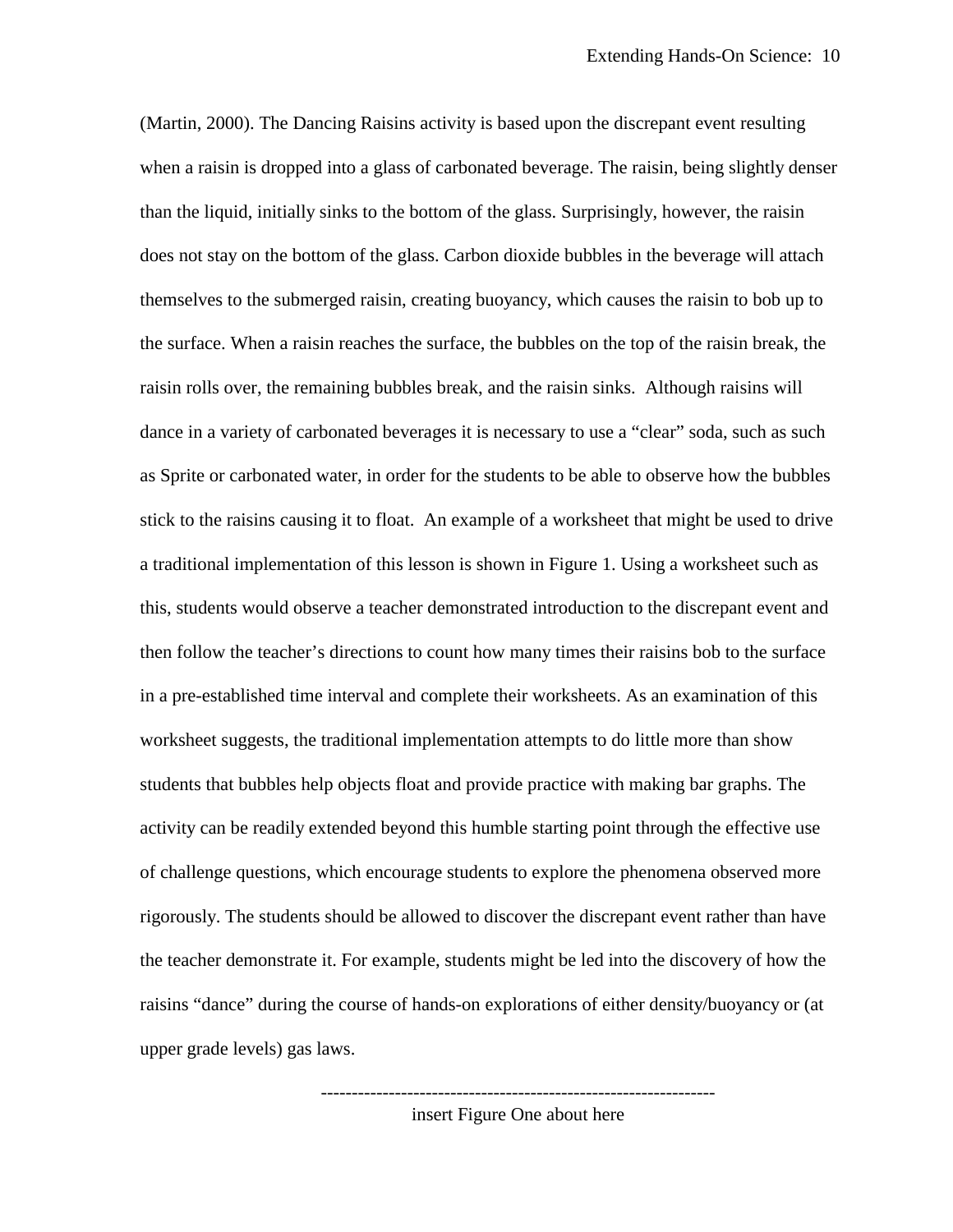-----------------------------------------------------------------

# Presenting the Challenge.

The extension of the traditional hands-on activity takes a decided turn toward full inquiry when the teacher (or a student) poses a "Can you think of a way to" question as a precursor to a "Can you find a way to" question. In the case of Dancing Raisins, the question takes the form, "Can you think of a way to make the raisins dance faster?" The question is used as a springboard for a brainstorming session, which the teacher facilitates. The objective is to elicit the students' ideas and write down every possibility the students come up with on a chalkboard or flipchart. For example, students may predict that squished raisins dance faster than normal raisins, that raisins dance faster in colder or warmer beverages, etc. The rules of brainstorming apply--ideas should be documented and should not be critiqued this point. The goal is to get the ideas down, not to evaluate them.

The brainstorming and accompanying listing of ideas is essential for three reasons. First, the aspects of brainstorming that make it a useful tool when working with adults are even more critical when working with children. Elementary and middle school science students often do not know how to get started when tasked with framing a scientific question or investigating an idea scientifically. The brainstorming activity capitalizes on their natural enthusiasm and creativity, validates the worth of their ideas, and moves them into designing an experiment before they realize what is happening. Second, students can benefit from structure that constrains and channels inquiry toward manageable tasks. Brainstorming allows students to "choose" what will be investigated from a finite number of options. Finally, as explained in the following section, information gathered in this activity provides part of the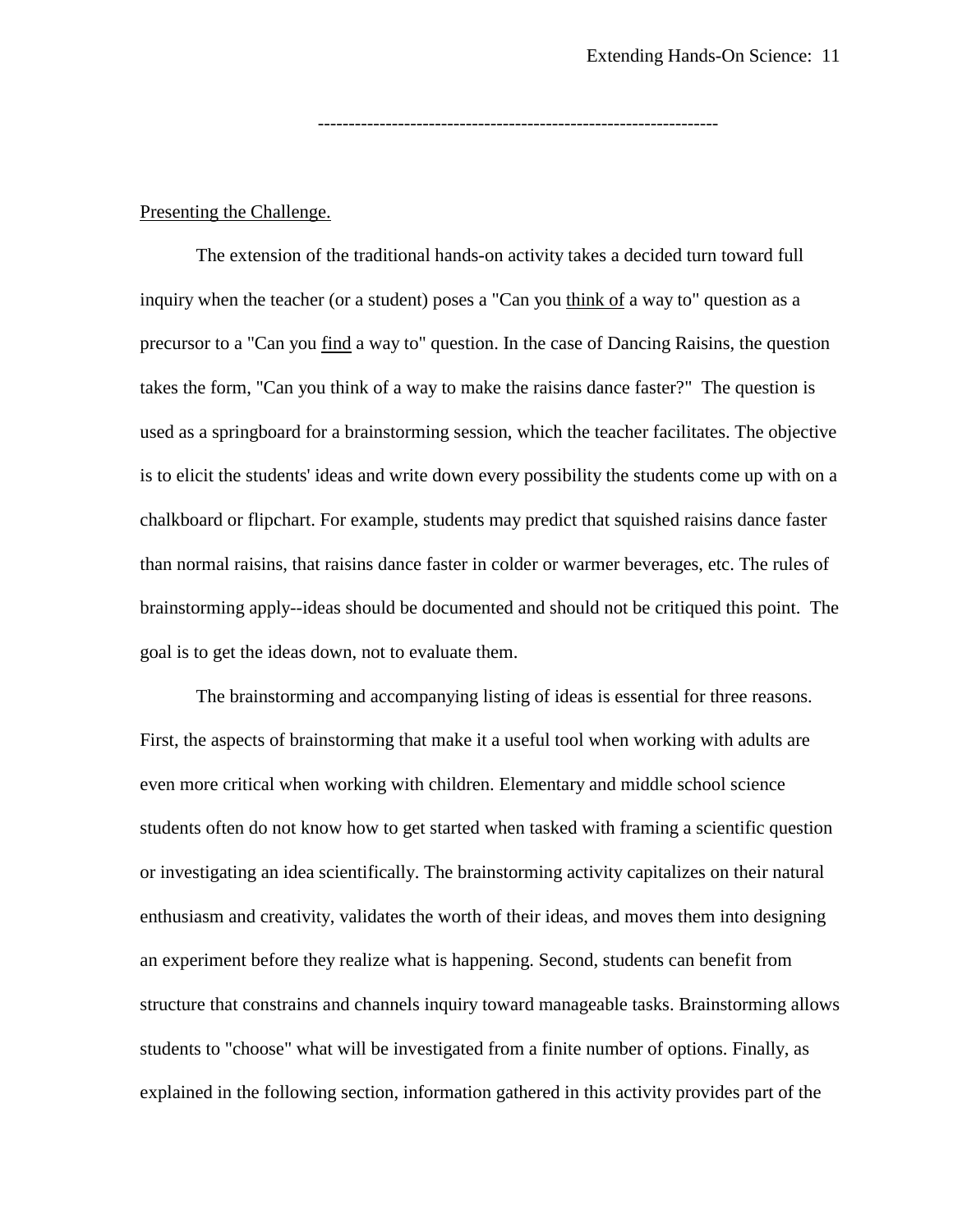structure essential later in the inquiry. Thus, students retain ownership while being provided structure, in part, because they (perhaps unwittingly at first) are major contributors in the strategy of building the structural framework itself.

## Planning the Inquiry.

The brainstorming activity naturally stimulates inquiry and often generates controversy about which methods would be most effective in achieving the goal (in this case, making raisins dance faster). Through the brainstorming, the teacher should (a) facilitate each group of students in choosing the strategy they will explore (in this case, the technique for making raisins dance faster), (b) facilitate the students in planning an investigation, and (c) provide whole-group instruction as needed to prepare students for conducting the inquiry.

The teacher directs each cooperative group to select, from the list generated in the brainstorming session, the one item (variable) they want to test. Although the listing activity has limited the options to a finite set, students are still likely to have difficulty in achieving group consensus. Teachers can facilitate students' efforts in various ways. For example, requiring students to obtain the special materials needed to test their ideas can narrow the range of options. Also, teachers can (and usually should) help the students identify the items that are particularly impractical or problematic.

Teachers can begin facilitating students' efforts to plan an investigation as they change the focus of inquiry from theory (can you think of a way) to application (can you find a way). Even though different groups are testing different ideas, everyone is interested in the same question-- "How can we make the raisins dance faster?" The question, "Faster than what?" naturally leads students to articulate their ideas in the form of a hypotheses. The teacher can focus inquiry on these issues and guide it toward discussion of experimental design involving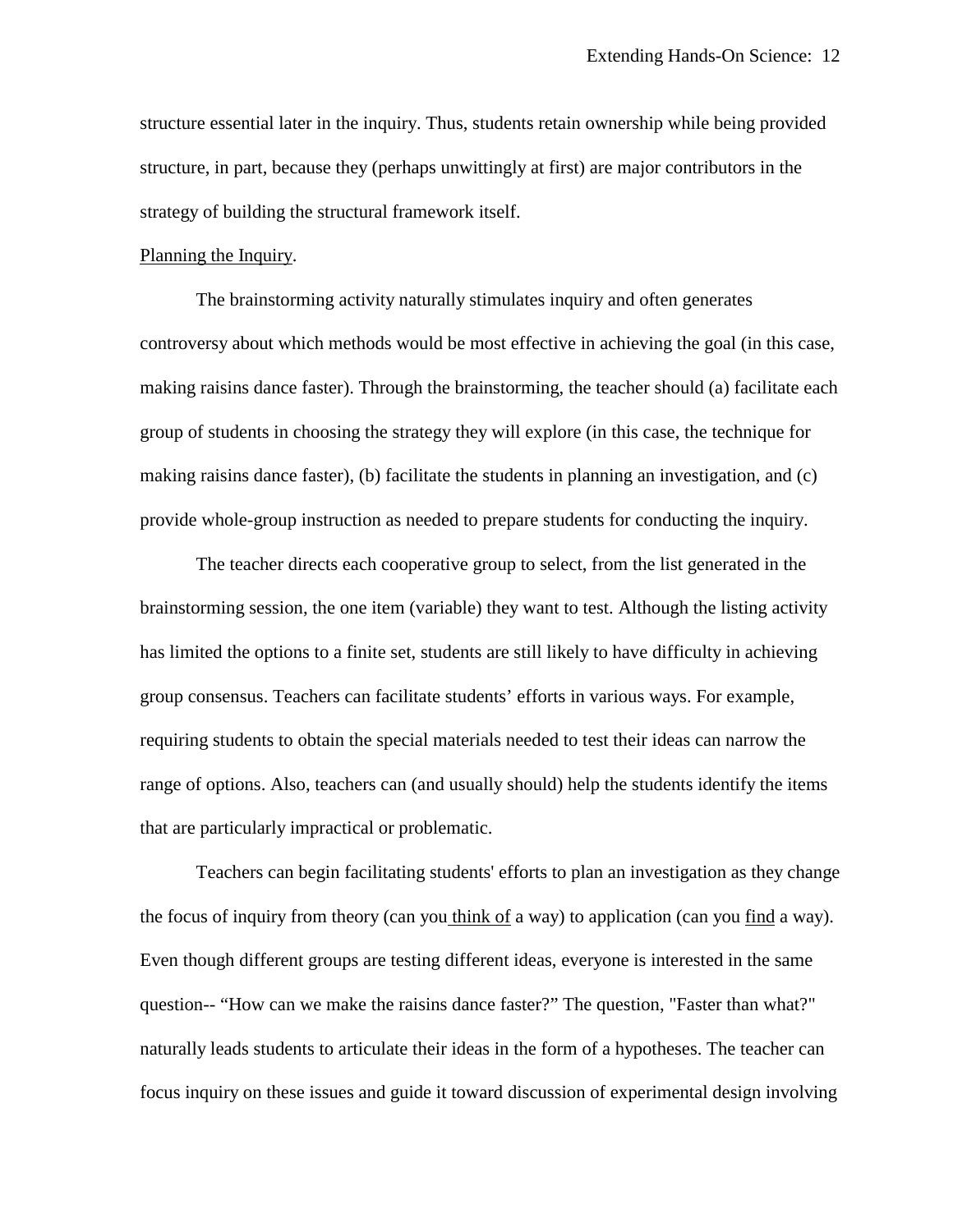test conditions, controlled conditions, dependent variables (how "faster" is measured), independent variables (items selected from the list), and control variables (everything else in the list).

Once the decision is made to try to answer the question with a direct test (experiment), establishing the reporting and product requirements of the assignment is essential. Students should be required to record the question(s) they are trying to answer, and the steps they will need to take to find an answer, the results to be recorded, etc. Students should also be required to present and defend the results of their investigations to their classmates, and a graphical representation of the research findings should be required. An example of the type of graph that students might produce is shown in Figure 2. As discussed in the Standards, these requirements are an important tool for helping students understand the nature of scientific inquiry--for example "the greater value of evidence and argument over personality and style" (National Research Council, 1996, p. 36).

> --------------------------------------------------------------- insert Figure Two about here -----------------------------------------------------------------

Through class discussions and additional direct instruction, provided as necessary, the teacher continues working with the class in this manner to provide the instruction necessary to prepare the students for conducting the investigations. This instruction includes both establishing the protocols for working in cooperative groups and ensuring that the product and reporting requirements are fully and clearly understood.

While guiding students through this planning process and the rest of the hands-on activity, the teacher should also provide instruction on the nature of science. A growing body of research suggests that successful completion of the Standards' goals associated with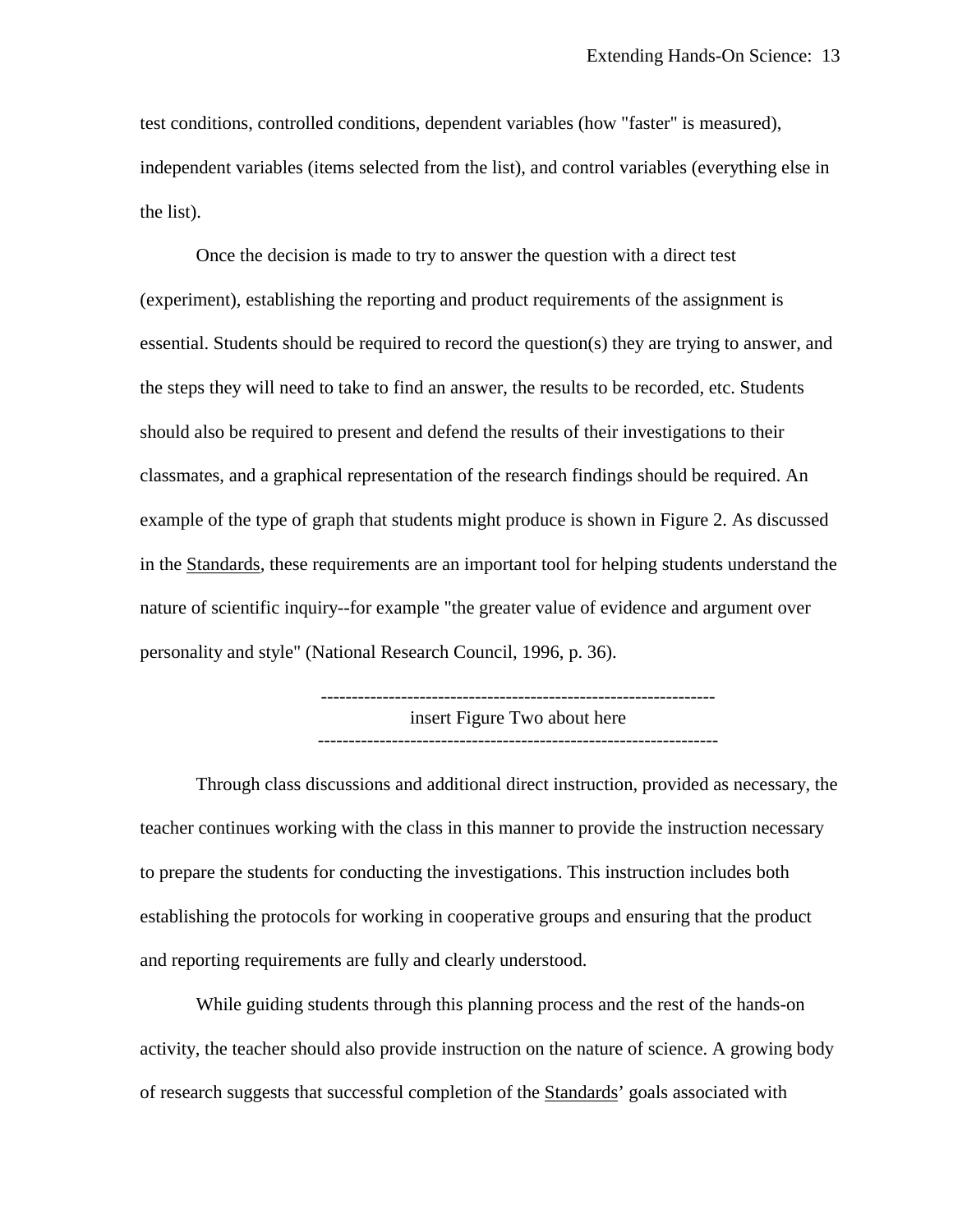promoting students understandings of the nature of science requires more than merely providing students with opportunities to practice inquiry. This research suggests that, if students are to learn particular aspects of the nature of science, these aspects must be explicitly taught, rather than left to chance in the hope that the students will pick them up on their own (Abd-El -Khalick, Bell, & Lederman, 1998; Lederman, 1999; Luft, 1999; Mathews, 1994, 1998; Yager, 1993). Additionally, literature from the Philosophy for Children movement suggests that even very young children are capable of learning about the philosophical underpinnings of science and benefiting from gaining better understandings of the nature of science (Dawson-Galle, 1990; Lipman, 1991; Lipman & Sharp, 1978; Mathews, 1998).

Important science process skills include observing, measuring, classifying, communicating, making predictions and inferences, representing data, controlling variables, and experimenting. While an operational definition of the nature of science is necessarily more complex than is a simple listing of important process skills, the nature of science can be defined in general terms that are both generally agreed upon among scientists and philosophers and accessible to and relevant to K-12 students. For example, Abd-El-Khalick et al. (1998) proposed that in the K-12 setting students should be taught that science, by its nature, is

- Tentative (subject to change).
- Empirically based (based on or derived from observations of the natural world).
- Subjective (theory-laden).
- Partially the product of human inference, imagination, and creativity (involves the invention of explanation).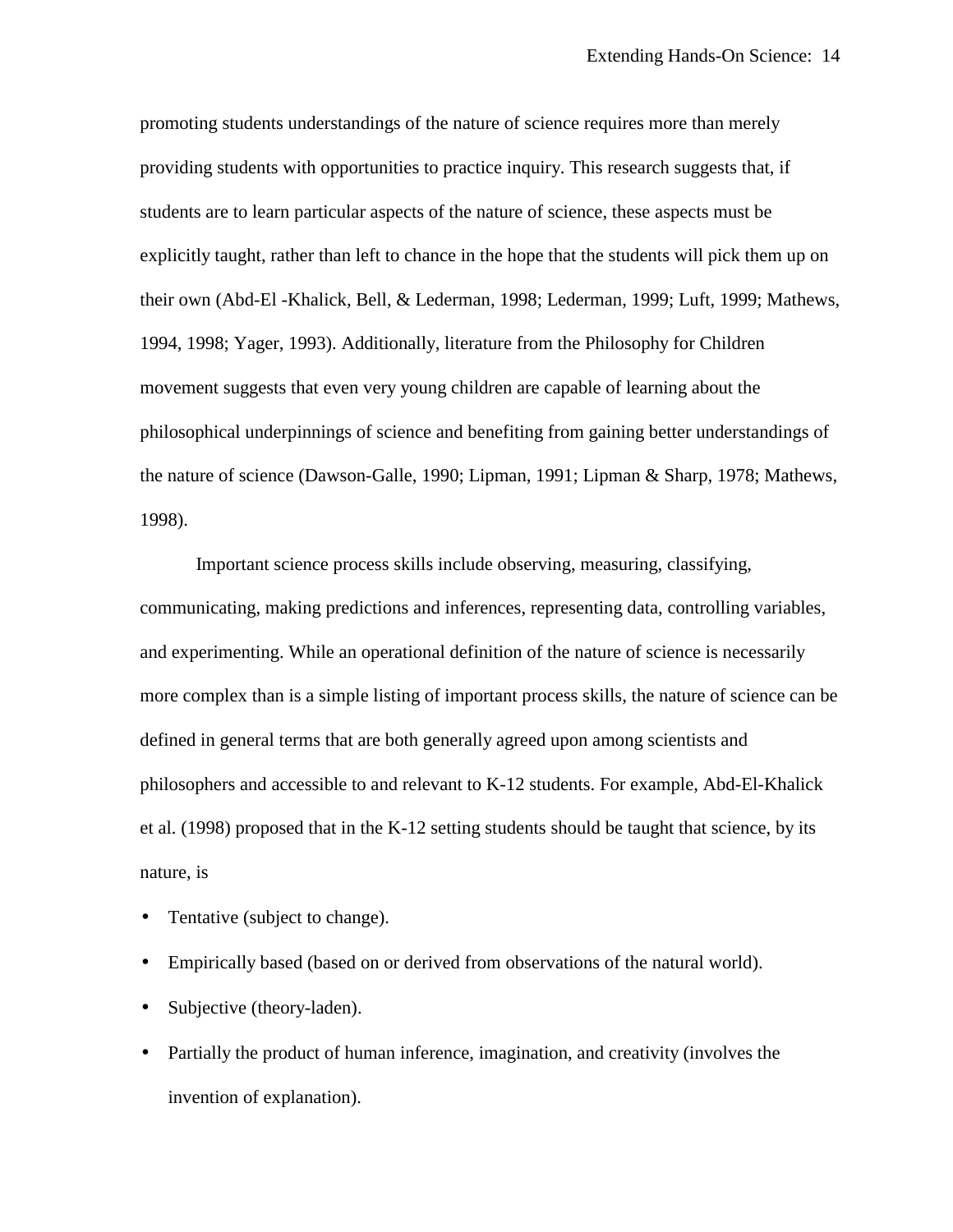- Socially and culturally embedded.
- Partially shaped by the distinctions scientists make between observations and inferences.
- In part, structured by the functions and relationships of scientific theories and laws.

According to Mathews (1998), productive instruction on philosophical dimensions of scientific inquiry begins when students and teachers slow down the science lesson sufficiently to allow time for meaningful questions to be asked and explored. Teacher-guided, student-centered planning activities, such as described here, promote a lesson pacing appropriate for such questioning and subsequent instruction. For example, during the Dancing Raisins activity, teachers can facilitate students' in learning how the activities provide good examples of the classic controlled experiment--with instruction on the associated vocabulary incorporated into the lessons (e.g., control condition, experimental condition, independent, control, and dependent variables, etc.). As noted above, such terminology can be readily incorporated into the planning discussion. Further, students can continue to apply the terms and concepts throughout the experimental planning and, later, within the post investigation and post presentation discussions and reviews of the activity. For example, the concepts of dependent and independent variables can be reinforced in discussions of how graphs should be designed (with the dependent variable plotted on the vertical axis, and the independent variable plotted on the horizontal axis).

Through discussions and questioning, teachers can also draw students' attention to comparisons of the activity with other types of scientific investigations. For example, the class might discuss the similarities of and differences between the controlled experiment inquiry and descriptive research projects the class has previously undertaken (which, while not allowing for control and manipulation of variables, were nonetheless scientific in their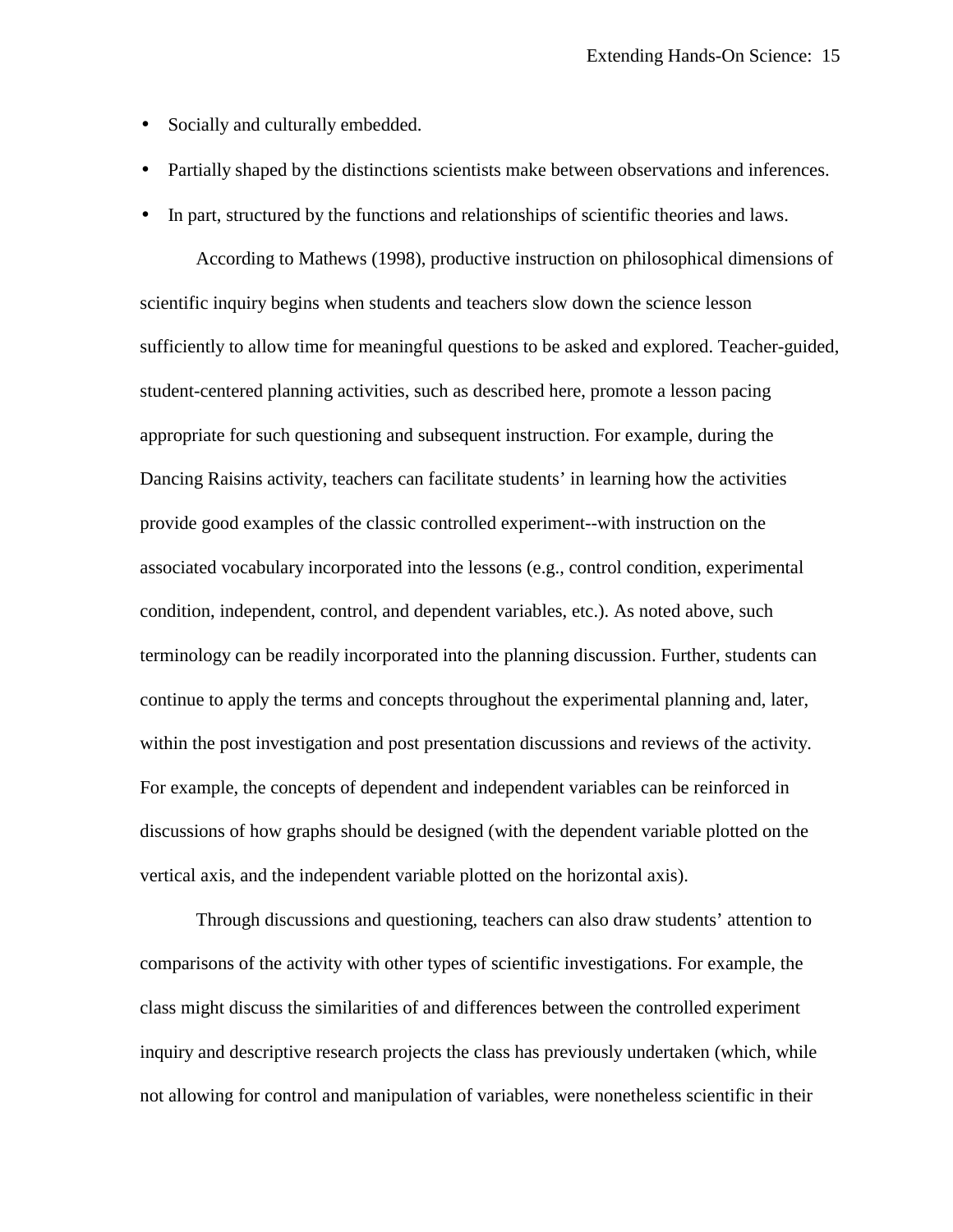approach). Teachers can further infuse instruction on the nature of science through questions highlighting the specific attributes of scientific knowledge, such as those listed previously. For example, teachers can lead students to reflect upon how the list generated in the brainstorming session (listing changes that might make raisins dance faster) is incomplete- and that it would be impossible to create a list that contained every change that could ever be made. Once students accept this premise, it is a small step to help them see how scientific knowledge is tentative by its very nature (e.g., why a hypothesis about what makes raisins "dance fastest" can be supported or disproven but never proven). Teachers can reinforce this lesson by ensuring that students use appropriate terminology when reporting their results during class presentations and ensuring that they understand why they should not report that they "proved" their hypotheses.

Instruction on the process skills should overlap with and support student learning about the nature of science. For example, teachers can emphasize the important role of empirical evidence in science as they help students develop observation skills. Teachers can also teach students about the importance of distinguishing between observations and inferences as they help students learn how to make inferences from their observations. The value of this instruction can be enhanced by activities in which the students engage in reflective writing and reflective discussion of their own application of the skills and on what they have learned about the nature of science (Mathews, 1998; National Research Council, 1996). Although reflective writing and discussion should occur throughout the investigation process, it is especially valuable near the end of an inquiry--when students have a more comprehensive collection of experiences to reflect upon. Thus, within the model described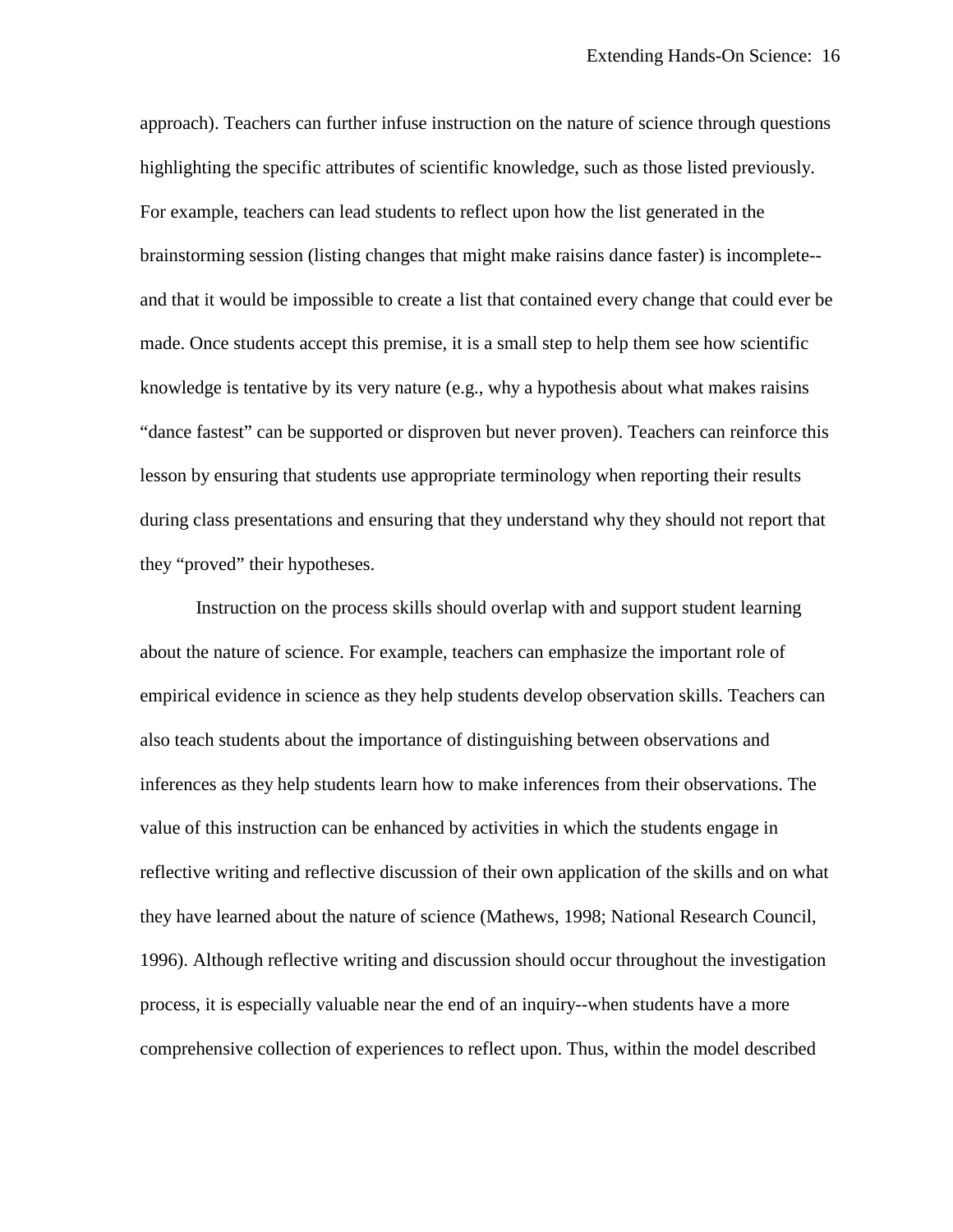here, reflective learning activities are particularly important within the "considering implications for future research" section of the model.

## Conducting the Inquiry

With the framework previously outlined in place, students can be assigned to work in cooperative groups to attempt to answer their questions through hands-on investigations. The Standards and other resources provide excellent information on facilitating students engaged in this type of process. Consequently, this discussion is limited to a few specific nuances relevant to this particular strategy for extending student inquiry of a discrepant event.

It is likely that students will still benefit from considerable support at this point in the process. Although it is imperative that the activity be inquiry rather than worksheet based, it is usually necessary to meet some students' needs for structure and support with a written job performance aid. We have found the form shown in the appendix effective in meeting this need.

> --------------------------------------------------------------- insert Figure Three about here -----------------------------------------------------------------

Students may benefit from conducting a control-condition experiment at this stage of the process before conducting the modified experiment that tests their ideas. For example, students would repeat the Dancing Raisins activity at this point and carefully measure the rate at which the raisins bob up and down under the original conditions. Unlike the initial activity, students will need to control variables (e.g., measure the volume and temperature of the beverage in the container), measure the rate of dances (count the number of bobs during a given time interval) and document their findings. Additionally, teachers can provide specific direction and instruction to enhance learning, (e.g., direct students to observe how the raisins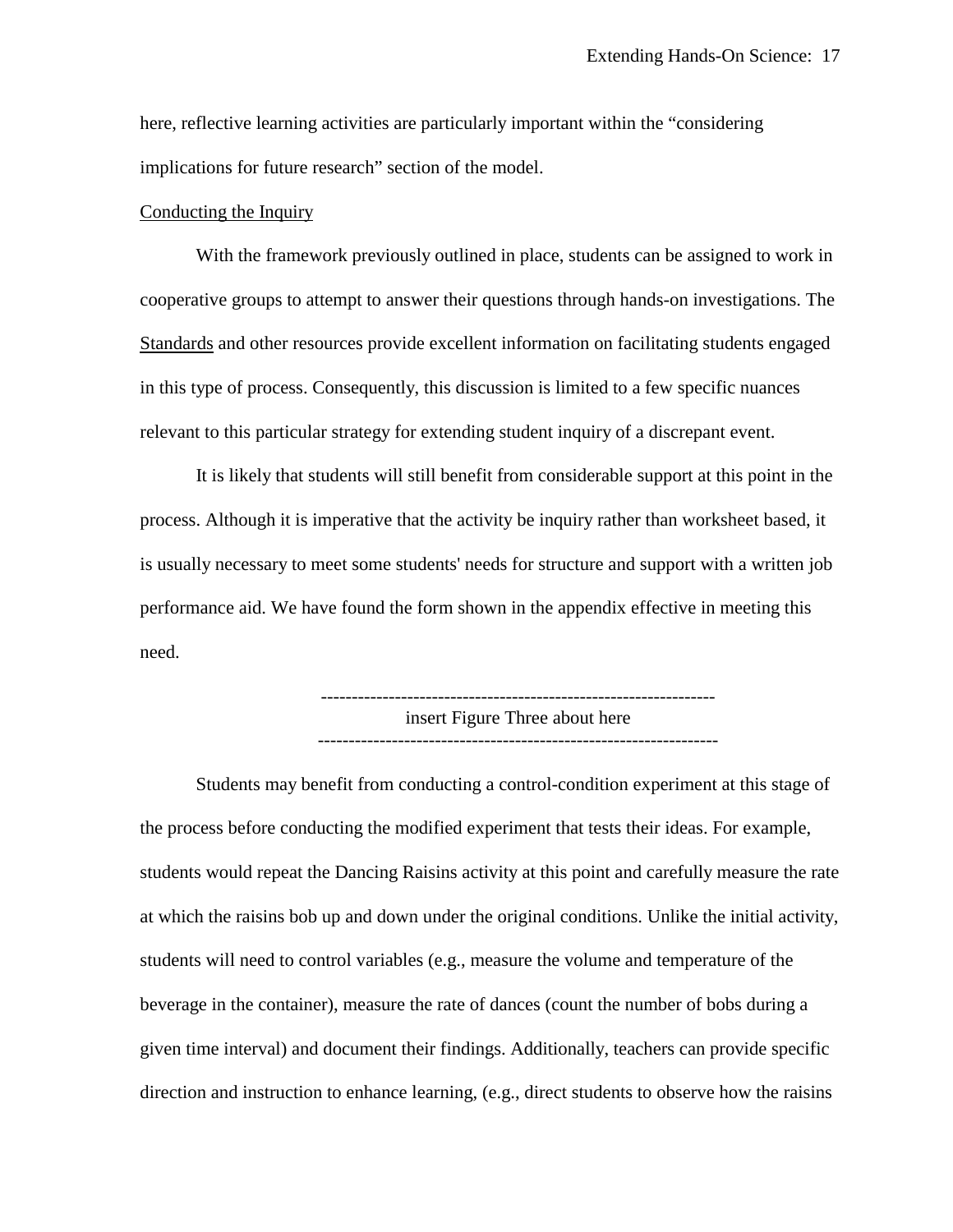roll over before sinking). This hands-on activity can be followed by activities helping students reflect upon how the increased scientific examination of the event affected their understandings and learning (e.g., reflective writing and class discussions). Finally, the students work through the activity a final time testing their own ideas and prepare a class presentation of their experiment and findings.

### Interpreting and Presenting Results

As pointed out in the Standards, the process of presenting their findings to a critical audience is an important part of full-inquiry investigations. Thus, it is essential that students interpret their data, document their interpretations in an appropriate format (e.g., a bar graph for this activity), and conclude their activity with class presentations and discussions. Teachers should use the class presentation requirement as a tool for focusing and directing students' attention throughout the activity. For example, questions such as, "How will you explain that in your class presentation?" can be effective in encouraging students' critical thinking and attention to detail during the hands-on work. It is also generally appropriate to provide additional whole-group instruction (or review) on the oral presentation component of the lesson after the hands-on portion of the work has been completed.

### Considering Implications for Future Research

As stressed in the Standards, it is vital in inquiry-based instruction that students reflect on the activities in which they engage (National Research Council, 1996). Thus, the model used to provide structure to hands-on inquiries must include structure that supports this need. Two ways in which teachers might facilitate students in this reflective learning are (a) promoting reflections and analysis of the activity in whole group discussions and (b) supporting students in reflective journal writing. In both of these cases, the teacher can point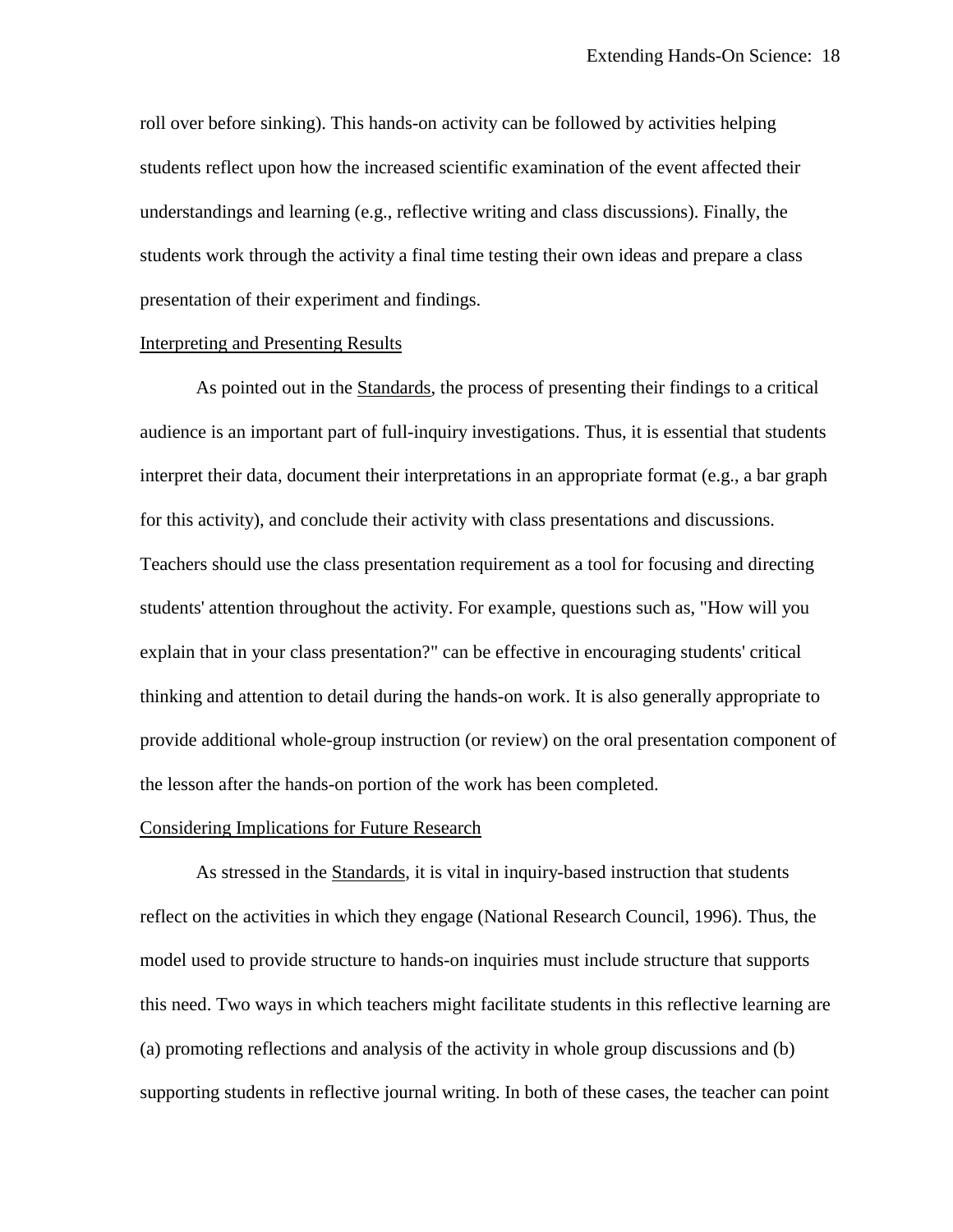out to students that scientists often conclude a research activity by considering the implications of their efforts on future research. As always in inquiry-based instruction, teachers should rely heavily upon questioning strategies to guide students through this stage of the process.

During reflective activities, Mathews (1998) recommended that teachers direct student's attention to modest questions, such as the following:

- What is a scientific explanation? (E.g., "Can you explain the results of your raisins investigation using the terms, 'density' and 'buoyancy'?")
- What is a controlled experiment? (E.g., "In science the use of a test such as the first one we did in class, before we changed variables to make the raisins dance faster, is called an `experimental control.' Why do you think it was important that each group in class used the same experimental control? Why do you think it is called a "control?")
- How much confirmation does a hypothesis require before it is established? (E.g., "What other experiments could we do to make sure we have interpreted our observations correctly? Are those experiments necessary? Would it be worth our time to do them or would you rather move on to explore our next topic?")

Additional examples of the types of questions teachers might ask, which can serve as starting points for novice teachers, are suggested below. While Dancing Raisins is used for specific examples of the types of questions posed, similar questions could be asked of virtually any activity.

Did the inquiry answer all of our questions? In posing this question for Dancing Raisins, the teacher may wish to draw students' attention to the nature of the data collected and presented among the different cooperative groups. Did any one independent variable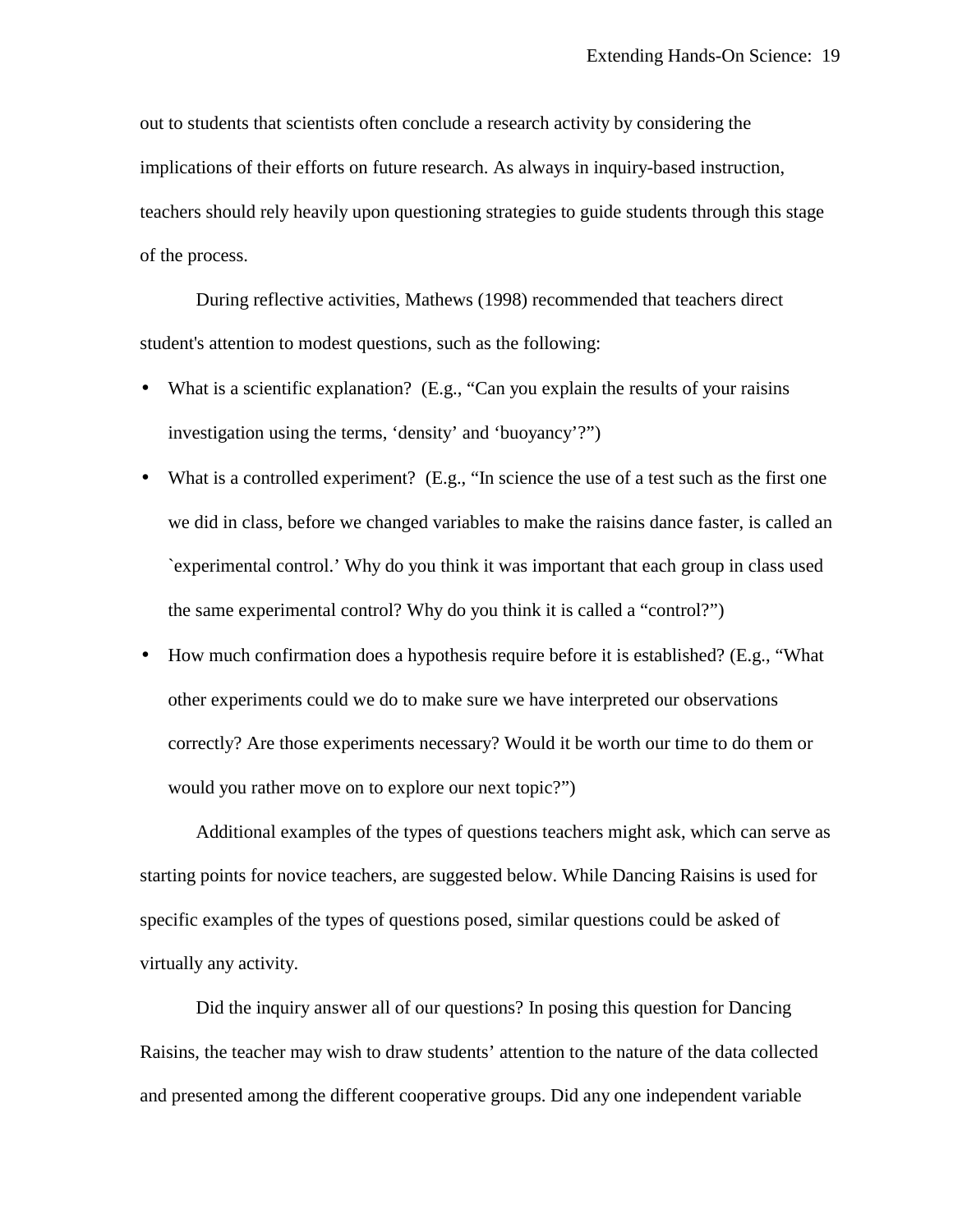clearly emerge as the best way to make raisins dance faster? For individual variables, are the results highly consistent or is there a great deal of variance (e.g., did all five raisins injected with helium dance about the same number of times over the course of 5 minutes?)? These questions can be directed toward helping students appreciate the need to control variables and ensure that scientific research is replicable.

Did the inquiry raise new questions? In a review of Dancing Raisins, the teacher might stimulate discussion through questions such as, "Now that you have learned more about density and buoyancy, do you have any other ideas about what might make raisins dance faster (or slower, or differently in some other way)?" Questions such as these help students construct well-connected and richly structured knowledge (National Research Council, 1996). Additionally, as teachers draw students' attention to the theoretical foundations of their understandings (e.g., how their improved understandings of buoyancy and density inform their predictions and understandings), teachers can also help students see how this manner of subjective (theory-laden) reasoning is an inherent component of the nature of science.

Of particular importance, the teacher should ask questions to help students consolidate what they have learned about conducting scientific inquiry-- "If you had it do to over again, what would you do differently when conducting the investigation you just finished?" Teachers can also directly teach specific science process skills, such as observation, forming hypotheses, controlling variables, representing data, etc., and guide students in writing in their science journals about how they used those skills in the activity. Finally, teachers can explicitly prompt students to reflect upon the nature of science through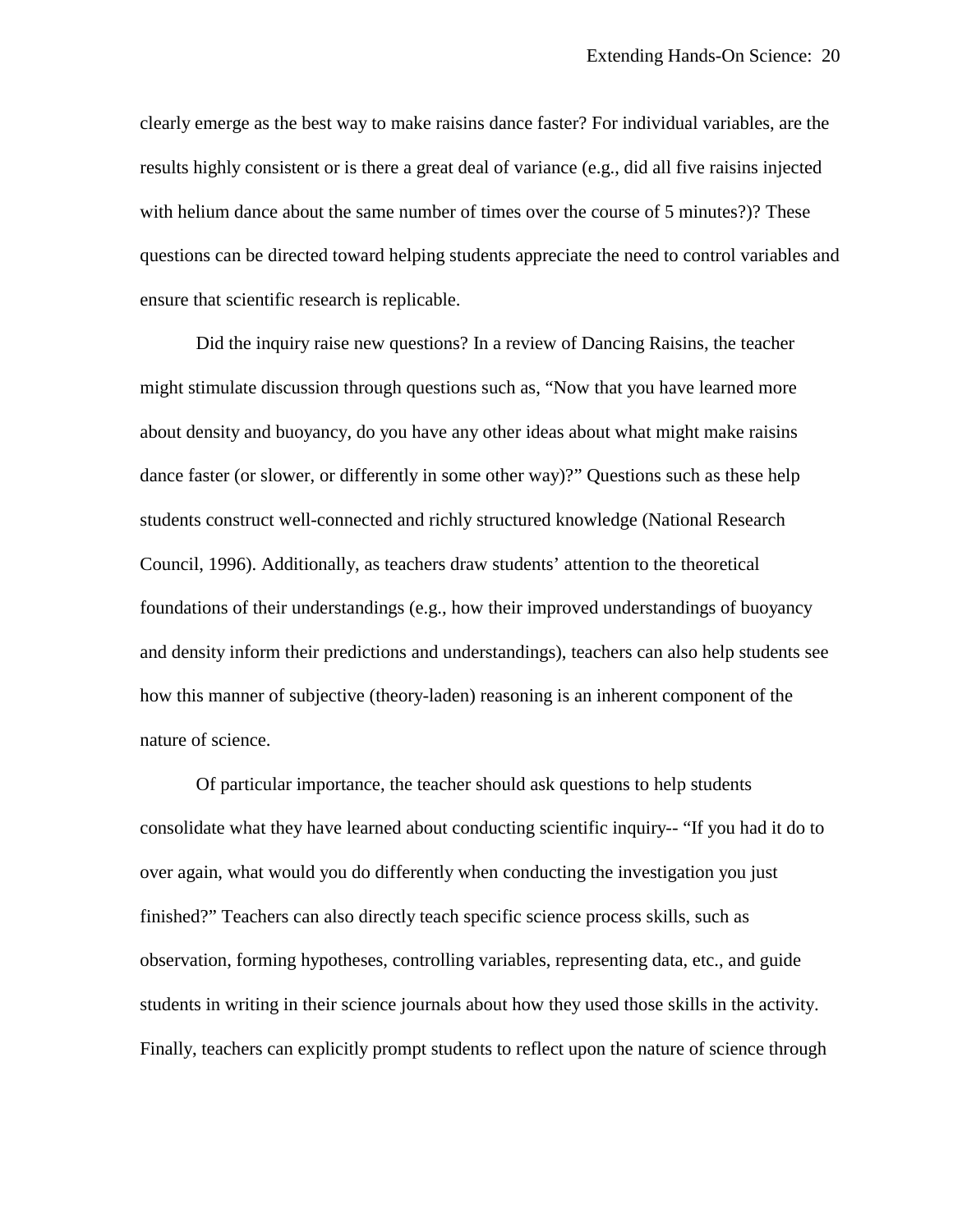questions such as, "How did this activity show why scientific knowledge is always subject to change?"

### Additional Applications

The Dancing Raisins example illustrates a number of broadly applicable techniques for conducting hands-on inquiry integrated into a strategy for extending students observations of discrepant events. Discrepant events are frequently used as attention grabbing devices in traditional hands-on activities, and in many cases the model illustrated in this article can be applied to extend those activities into full-inquiry science lessons. "Sympathetic Pendulums" (Huber & Probst, 1995) provides another example of an excellent hands-on activity ideally suited to this type of extension. Two pendulums are suspended from a string, as shown in Figure 3, and one of them is set in motion. Students are usually amazed at the behavior of the pendulums as the energy is transferred from one to the other. The pendulums will begin to move together and, as the transfer of energy continues, the first pendulum will slow to a stop while the other will swing independently. The kinetic energy will continue to transfer back and forth until it finally dissipates as heat. In this case, the challenge question might be, "Can you make the observed transfer of energy/motion happen more quickly?"

> insert Figure Four about here -----------------------------------------------------------------

The model can also be modified to effectively extend other traditional hands-on activities that do not perfectly lend themselves to every detail of the Dancing Raisins model. Consider, for example, how this strategy could be applied to the popular transpiration activity conducted with a stalk of celery placed in a jar of water containing a few drops of food coloring (red works best). Over time, some of the leaves take on a red tinge, and the veins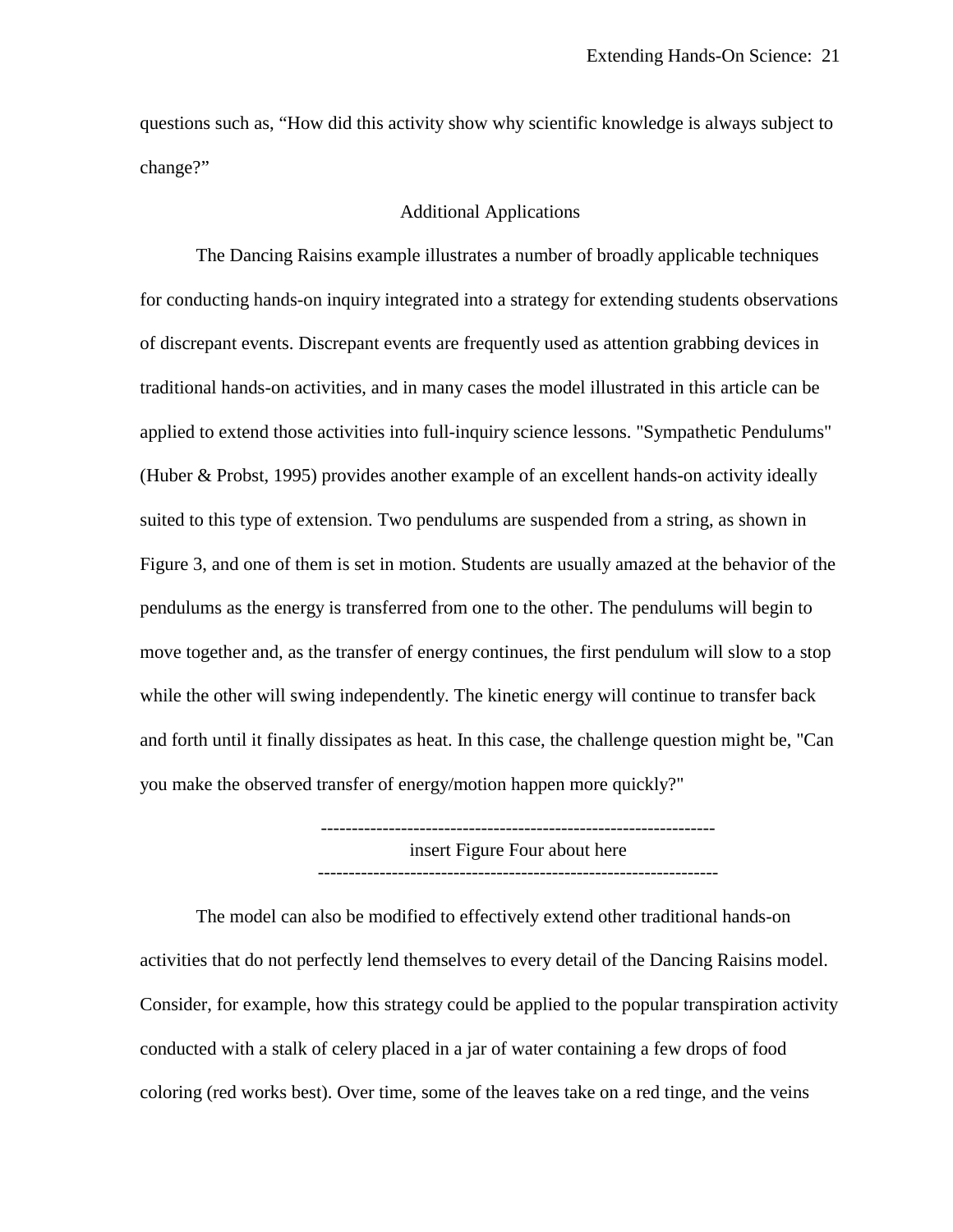carrying the water up the stalk become visibly dyed when a cross section of the stalk is cut. Natural extensions of this activity can be initiated with questions such as, "Can you think of a way to make the red color brighter/cover more of the leaves/occur more quickly?" In this example, the student investigations may not lend themselves to objective measurements, indicating that it would be inappropriate to direct students to graph their findings. Nonetheless, the extended activity provides an excellent means of teaching students how to conduct full-inquiry investigations and focusing students' hands-on investigations on what they are learning about plants and water cycles. Students may reasonably predict, for example, that a wilted celery stalk will yield the most striking results.

As teachers adapt the strategy to a broader range of applications, they will be eased into the process of problem-solving for themselves while adapting curriculum to meet student needs. Some inquiries may require more direct teacher intervention at various stages within the process, and teachers will need to reflect upon the nature of the activity and their goals when deciding how best to implement the general model in a specific situation. For example, as compared to Dancing Raisins, the celery transpiration activity is somewhat more cumbersome to set up, and the discrepant event is less provocative--some hours after setting up the demonstration, the leaves slowly begin changing colors. Thus, in this lesson the teacher may wish to set up the activity as a demonstration and only engage the students in hands-on activities after the results start becoming manifest. In this case, the hands-on activities may begin with students examining the stalks (including cross-sections under a microscope) and making entries in their science journals documenting their observations.

The approach can be used to create a lesson directly from any number of discrepant events. A number of resources, in addition to textbooks and old lesson plans, provide a rich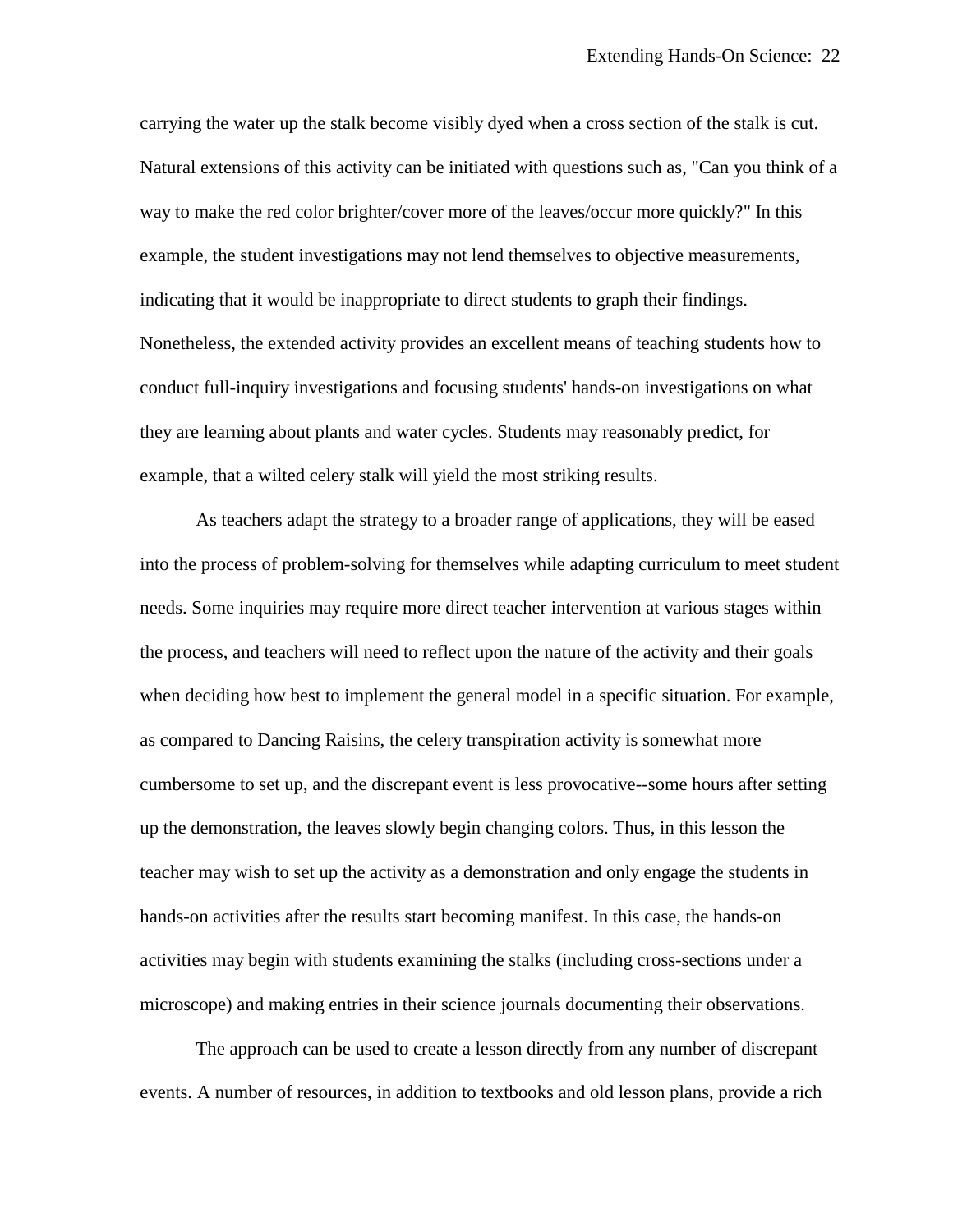resource base to stimulate ideas. For example, in *Invitations* to *Science Inquiry*, Liem (1987) provided examples of over 400 discrepant events that can be used to initiate inquiry on virtually any science topic from the upper elementary to the secondary level.

# Conclusion

Hands-on does not guarantee inquiry. However, many seemingly limited hands-on activities can be extended into the realm of inquiry using a model that involves (a) discrepant events to engage students and direct inquiry; (b) teacher-supported brainstorming activities to guide students in planning investigations; (c) suitable written job performance aids to provide structure and support; and (d) the requirement that students provide a product of their research, which typically includes a class presentation and a graph.

The model addresses several pronounced needs at this stage in the standards-based reform initiative. First, the need for inquiry-based instruction is too pressing for teachers to wait for new curriculum materials to be developed and promulgated. Teachers need strategies, such as described in this article, that allow them to move forward toward the realization of the Standards' vision. Existing textbooks and corpus of noninquiry lesson plans may prove a significant resource in implementing the Standards. Second, for many traditionally oriented teachers, the first steps towards inquiry-based instruction may be the most difficult. As noted by one convert, the initial uncertainty associated with stepping into inquiry-based instruction can make veteran teachers feel like they are first-year teachers all over again (Science Media Group, 1995). There may be substantial benefit to allowing teachers to step into that new world using extended, but nonetheless familiar, activities and lesson plans. Furthermore, such lesson plans may well be an ideal resource for helping these teachers understand the differences between what they were doing and what they could be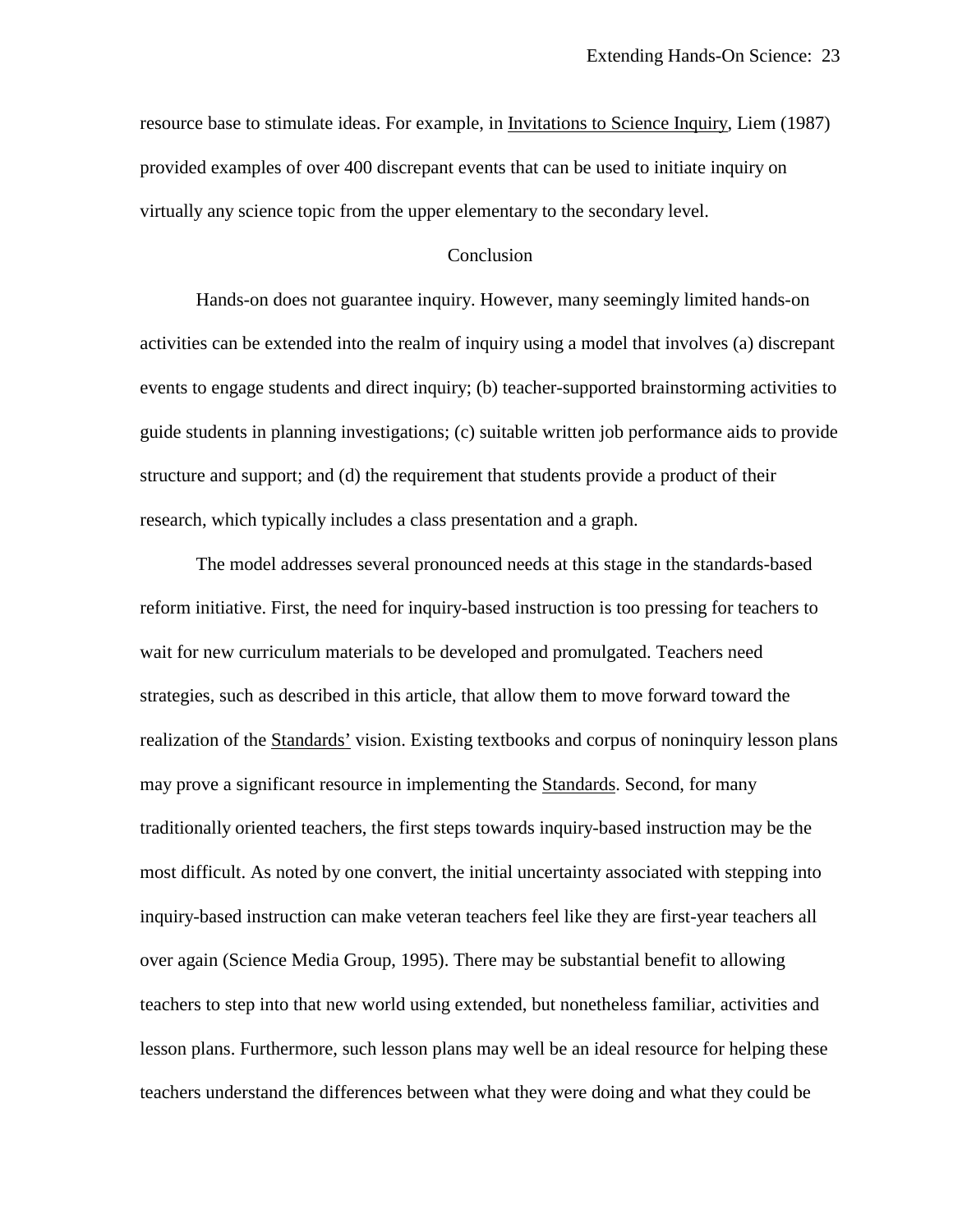doing through inquiry-based instruction. These benefits are consistent with the National Science Education Standards' strategy and goal of using inquiry-based approaches to support teachers as agents of educational reform.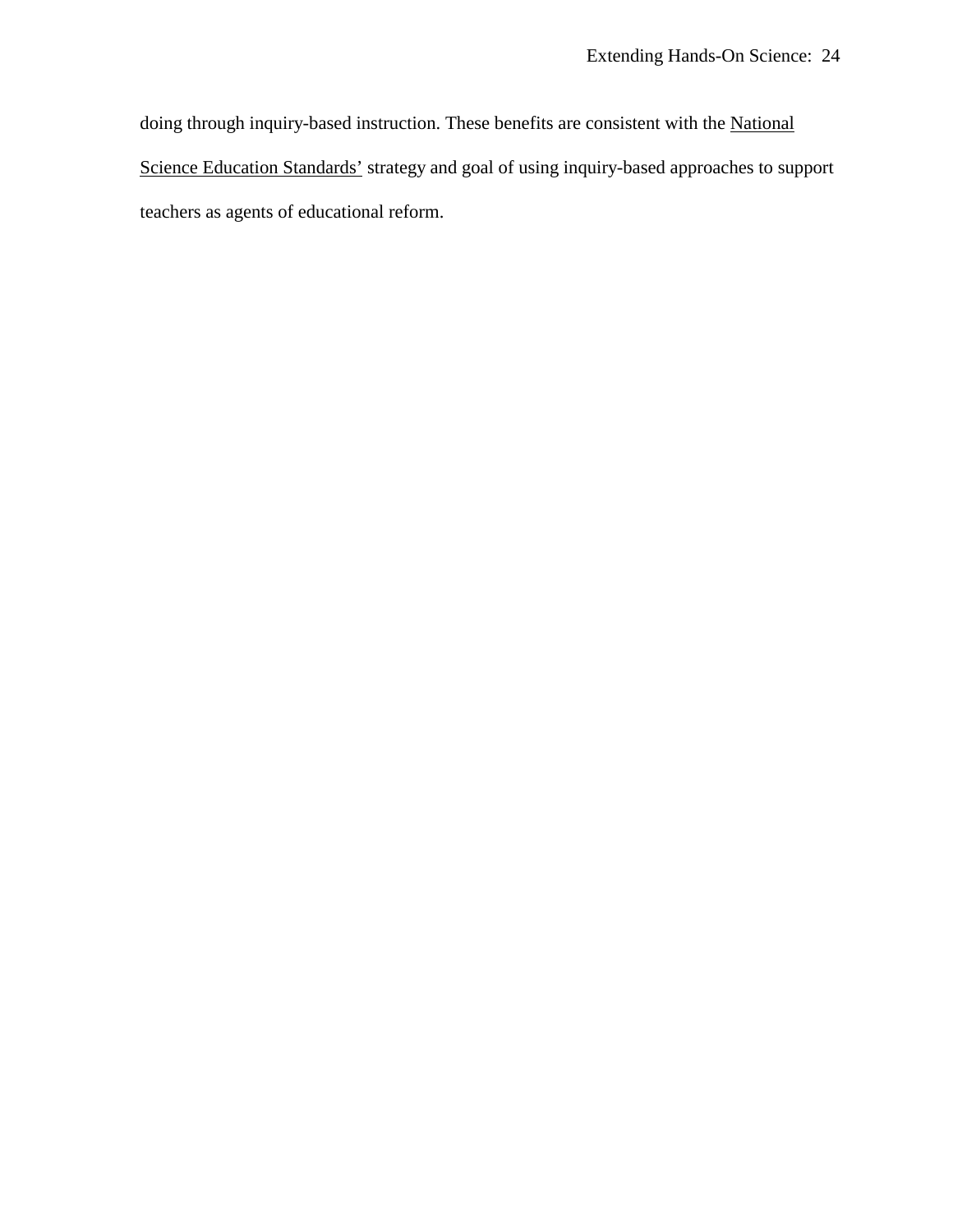### References

 Abd-El -Khalick F., Bell, R. L., & Lederman, N. G. (1998). The nature of science and instructional practice: Making the unnatural natural. Science Education 82. 417-436.

Abell, S. K. (1989). The Effect of a problem solving inservice program on the

classroom behaviors and attitudes of middle school science teachers. San Francisco: National

Association for Research in Science Teaching. (ERIC Document No. ED306094).

Bellen, J. J., Bellen, E. C., & Blank, M. A. (1992). Teaching from a research

knowledge base: A development and renewal process. New York: Macmillan.

Chiappetta, E. L. (1997). Inquiry-based science. Science Teacher, 64(7), 22-26.

 Crawford, B. A. (1998). The poisons project: Motivate your students with an inquirybased unit. Science Scope, 21(5), 18-21.

 Crawford, B. A. (1999). Is it realistic to expect a pre-service teacher to create an inquiry-based classroom? Journal of Science Teacher Education, 10(3), 175-194.

 Dawson-Galle, P. (1990). Philosophy of science done in the "philosophy for children" manner in lower-secondary schools. In D. E. Herget (Ed.), More history and philosophy of the science in science teaching (pp. 223-230). Tallahassee: Florida State University.

 Deal, D. (1994). A look at Project AIMS. School Science and Mathematics, 94(1), 11-17.

 Edwards, C. H. (1997). Promoting student inquiry. Science Teacher, 64(7), 18-21. Eick, C. J. (1998). Growing with the standards. Science Scope, 21(7), 10-13. Eick, C. & Samford, K. (1999). Techniques for new teachers. The Science Teacher,  $66(8)$ , 34-38.

Elstgeest, J. (1985). The right question at the right time. In W. Harlen, (ed.), Primary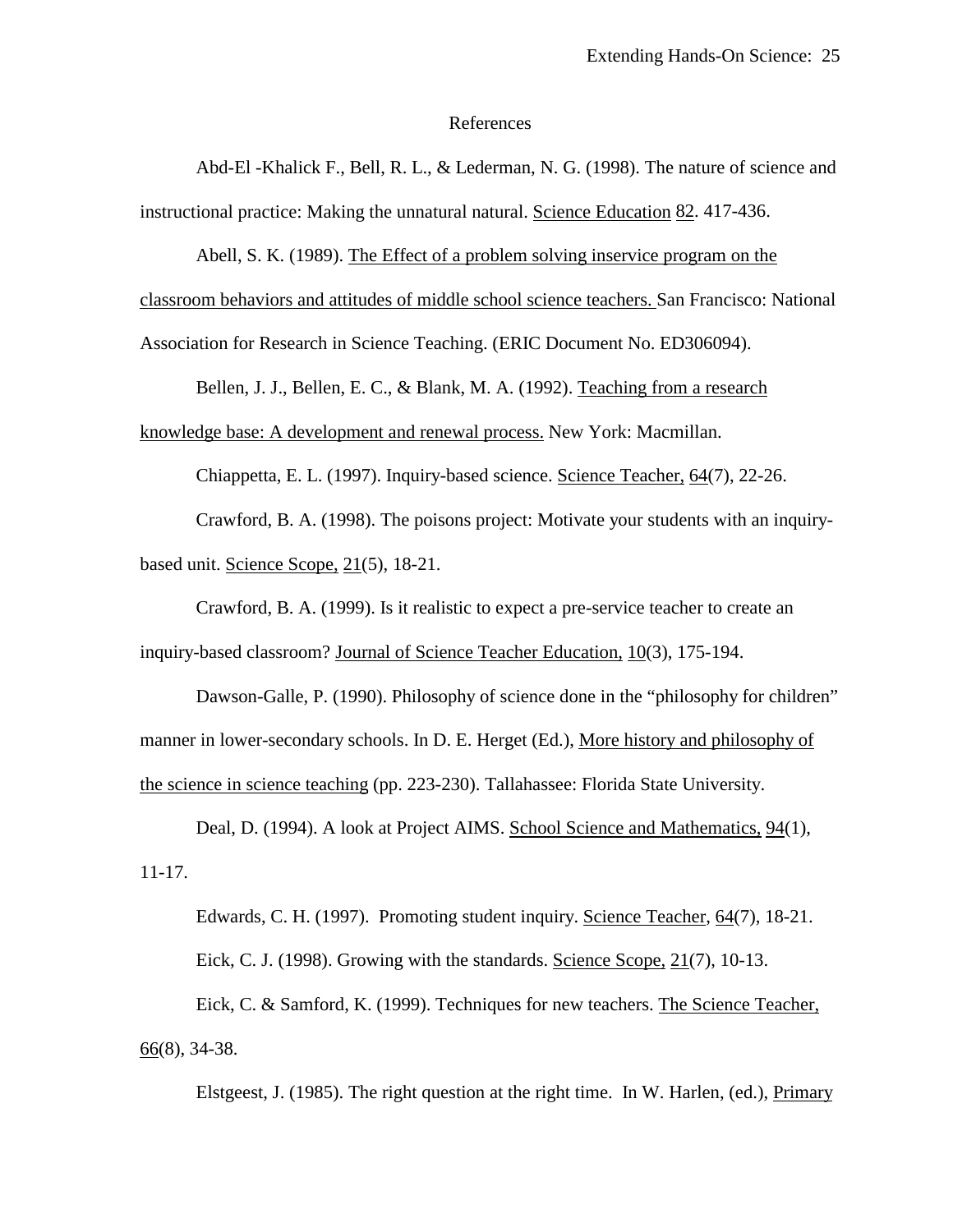science, taking the plunge, W. Harlen, ed. Oxford: Heinemann Educational.

 Greene, S. N. (1998). Take off with scientific methodology. Science and Children.  $36(3)$ , 38-43, 71.

Huber, R. A., & Burton, G. M. (1995). What do students think scientists are like? School Science and Mathematics, 95(7), 371-376.

 Huber, R. A., & Probst, C. (1995). Hands On Science. Grand Rapids: Instructional Fair, Inc.

 Huber, R. A., Smith, R.W., & Shotsberger, P. G. (in press). The impact of Standards guided equity and problem solving institute on participating science teachers and their students. North Carolina Journal of Teacher Education.

 Lederman, N. G. (1999). Teachers' understanding of the nature of science and classroom practice: Factors that impede the relationship. Journal of Research in Science Teaching, 36(8), 916-929.

 Lederman, N. G. & Niess, M. L. (1998). Survival of the fittest. School Science and Mathematics, 98(4), 169-172.

 Liem, T. L. (1987). Invitation to science inquiry, (2nd ed.). Chino Hills: Science Inquiry Enterprises.

Lipman, M. (1991). Thinking in education. Cambridge: Cambridge University Press.

Lipman, M. & Sharp, A. M. (Eds.) (1978). Growing up with philosophy.

Philadelphia: University Press.

Luft, J. (1999). Challenging myths. The Science Teacher, 66(4), 40-43.

 Martin, D. J. (2000). Elementary science methods: A constructivist approach. Albany: Delmar Publishers.

Matthews, M. R. (1994). Science teaching: The role of history and philosophy of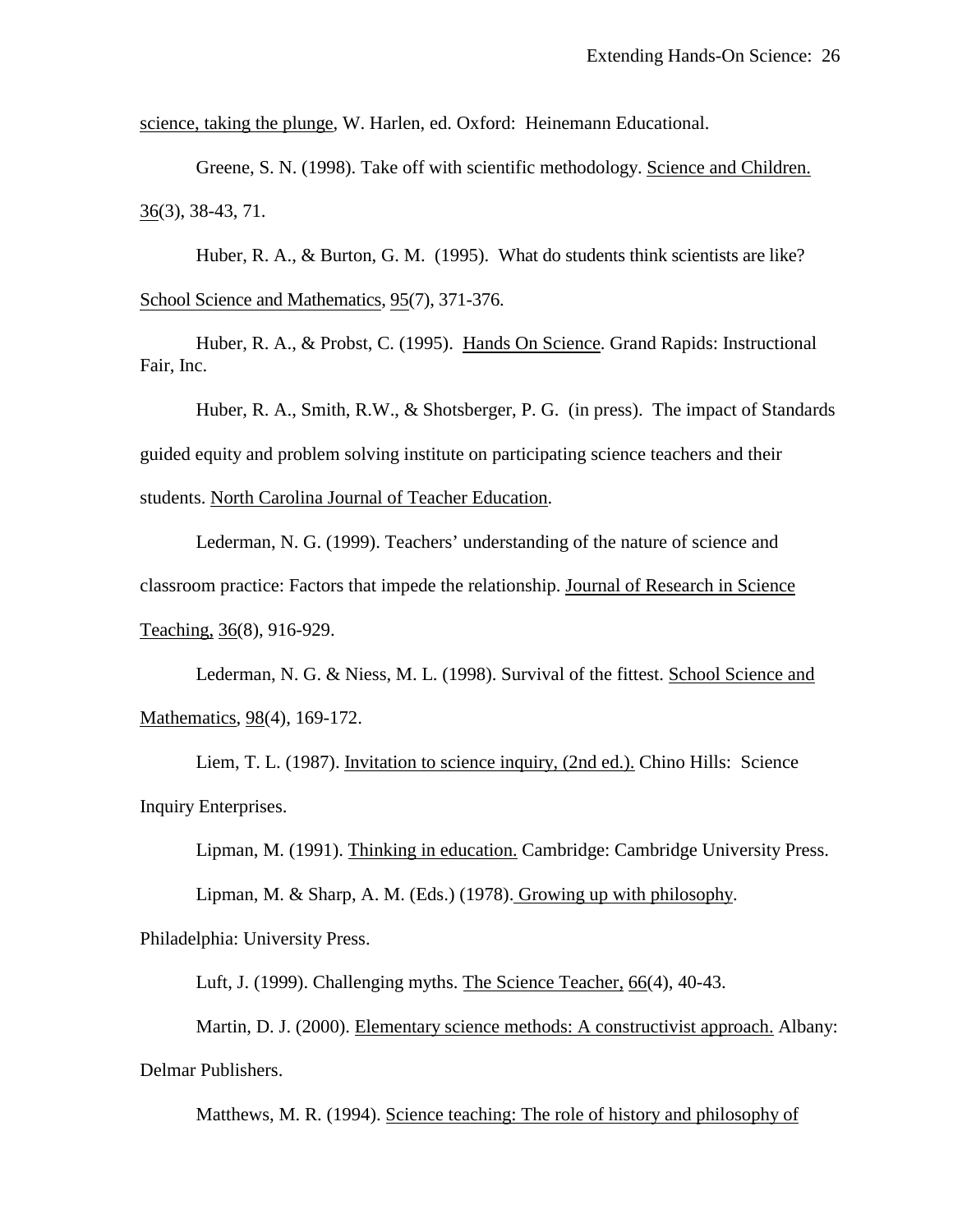science. New York: Routledge.

 Matthews, M. R. (1998). In defense of modest goals when teaching about the nature of science. Journal of Research in Science Teaching, 35(2), 161-174.

 National Research Council. (1996). National science education standards*.*  Washington, DC: National Academy Press.

 Pizzini, E. L., Abell, S. K., & Shepardson, D. P. (1988). Rethinking thinking in the science classroom. The Science Teacher, 55(9), 22-25.

 Pizzini, E., Shepardson, D., & Abell, S. (1992). The inquiry level of junior high activities: Implications to science teaching. Journal of Research in Science Teaching, 28(2), 111-112.

 Roth, W. M., Roffie, C. J., Lucas, K. B., & Boutonné, S. (1997). Why may students fail to learn from demonstrations? A social practice perspective on learning physics. Journal of Research in Science Teaching, 34(5), 509-533.

 Sánchez, G., Valcarcel, M. V. (1999). Science teachers' views and practices in planning for teaching. Journal of Research in Science Teaching, 36(4), 493-513.

 Science Media Group. (1995). Minds of our own. [video]. South Burlington, VT: Public Broadcasting Service.

 Wong, H. K. (1998). The effective teacher. [Videotape]. Mountain View State: Harry K. Wong Publications, Inc.

 Wong, H. K. & Wong, R. T. (1998). How to be an effective teacher: The first days of school. Mountain View State: Harry K. Wong Publications, Inc.

Yager, R. E., ed. (1993). What research says to the science teacher: The science, technology, society movement. Washington, DC: National Science Teachers Association.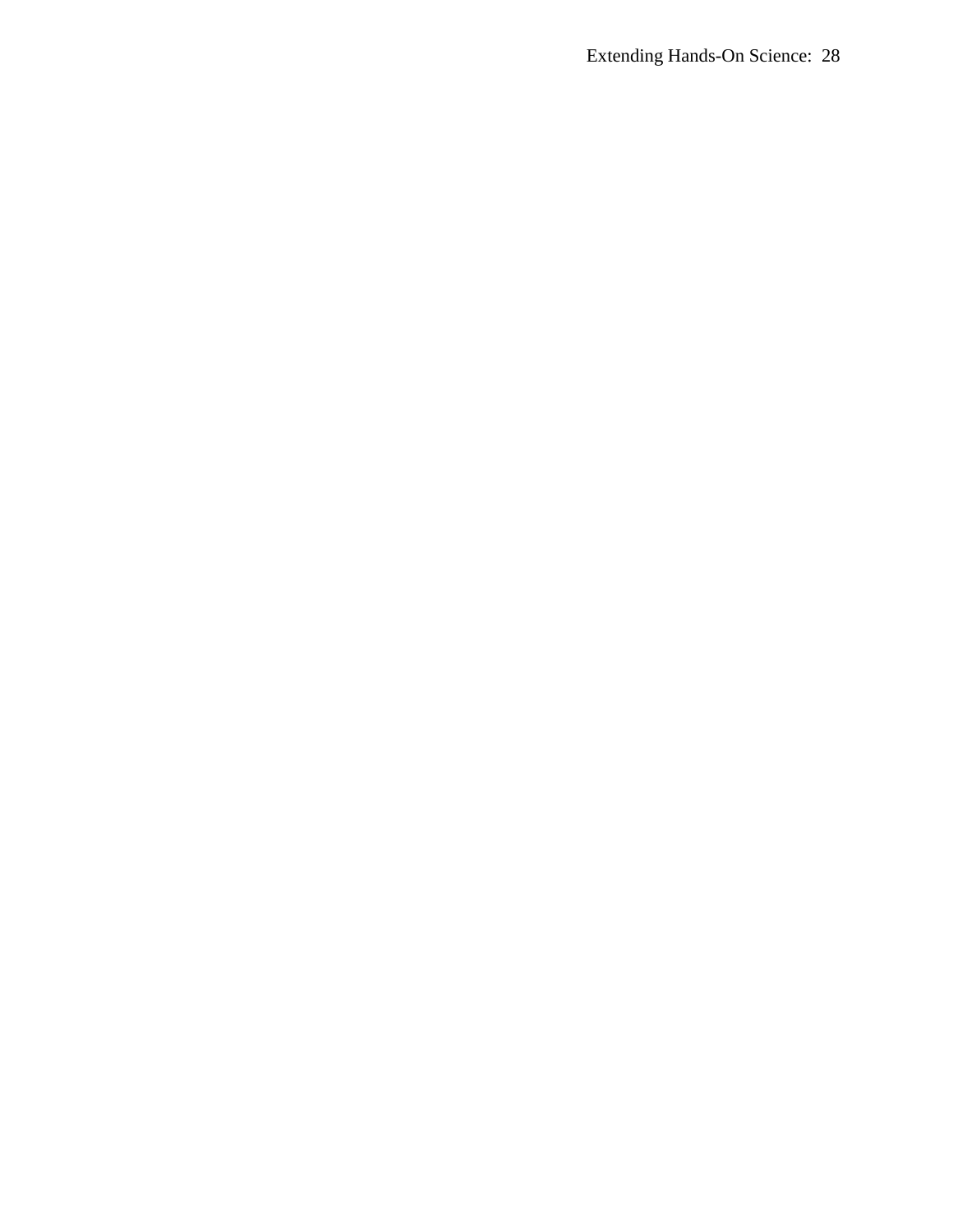

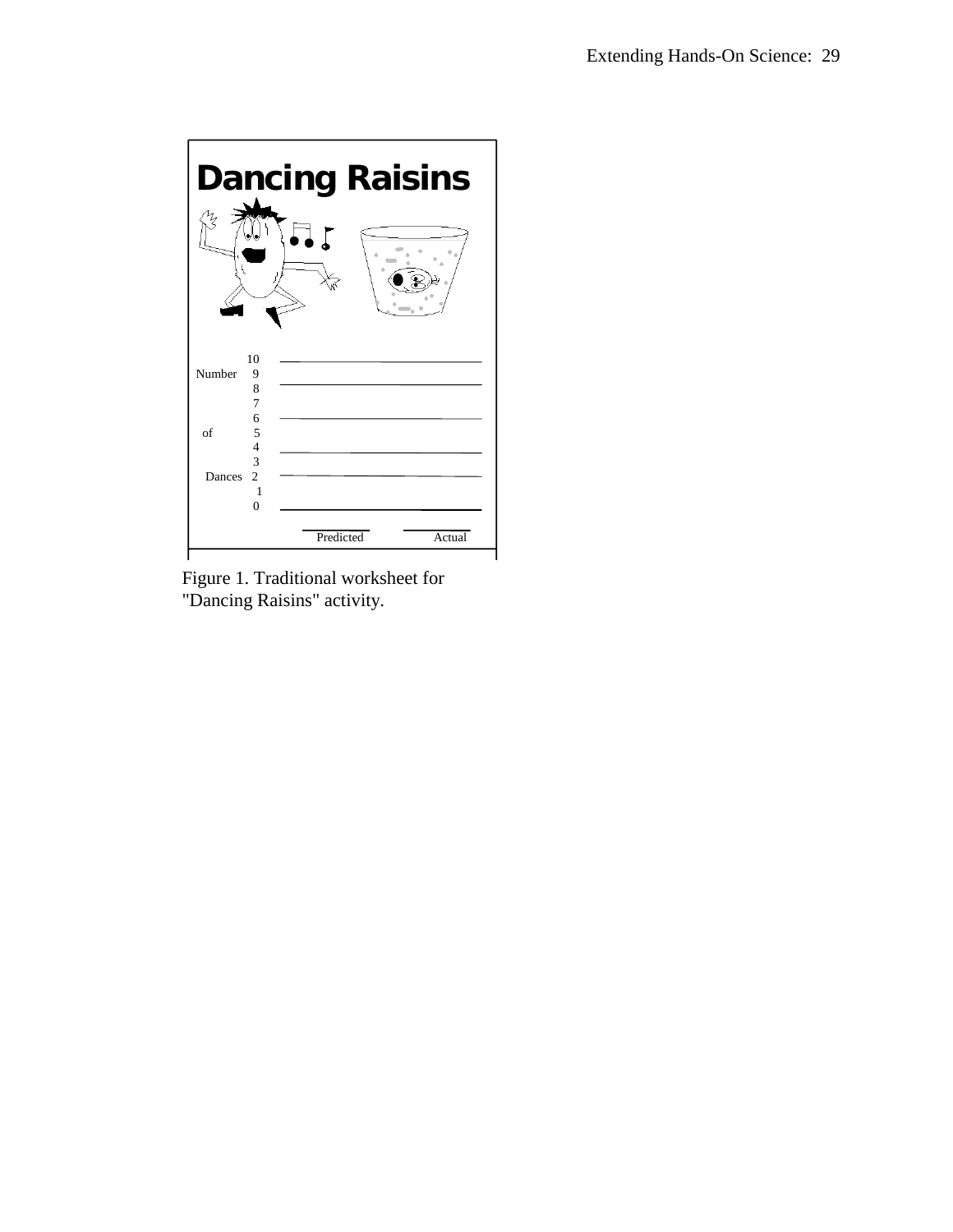

Figure 2. Sample of student-generated graph.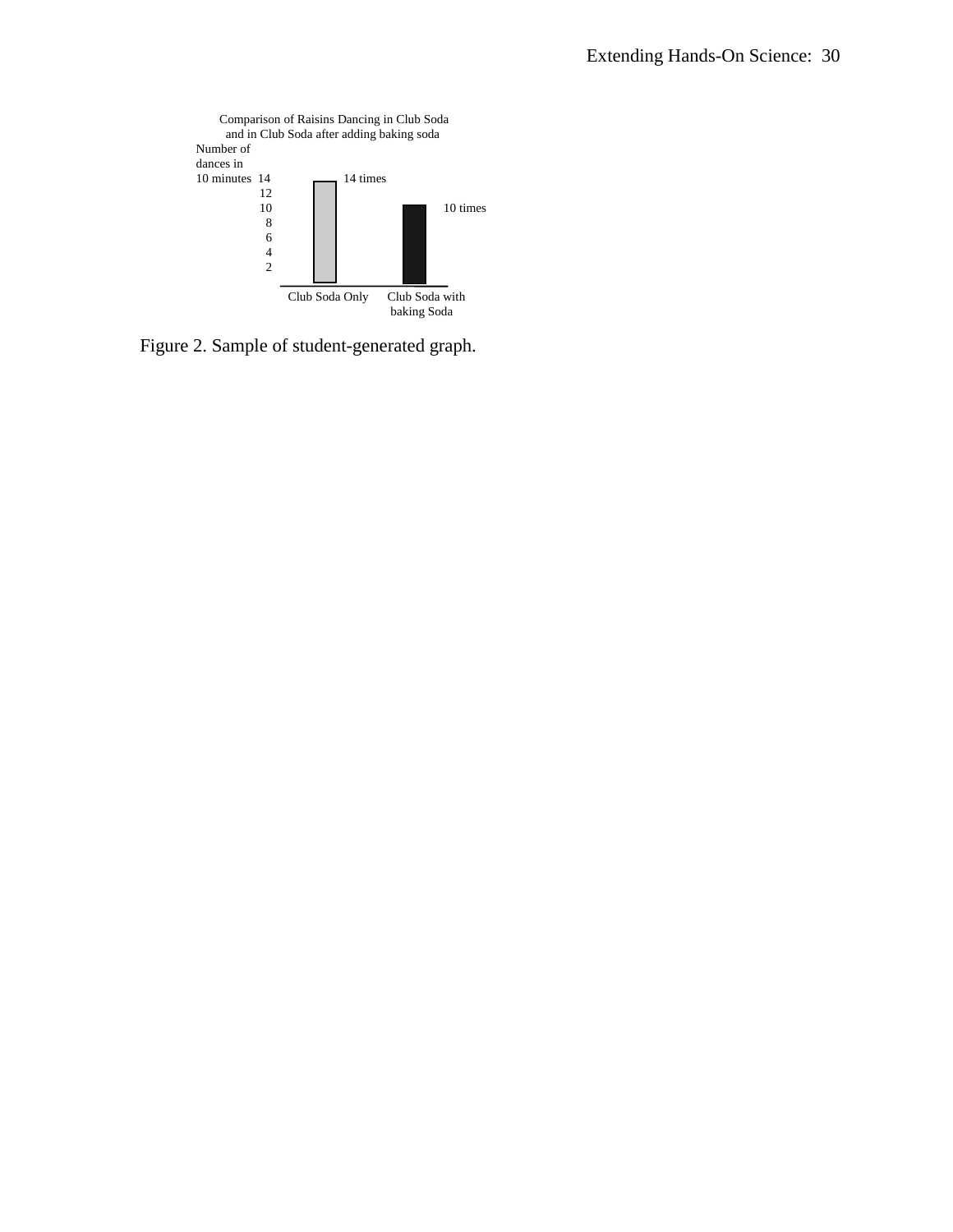|                                            | Planning Form For Hands-on Science Exploration          |  |
|--------------------------------------------|---------------------------------------------------------|--|
|                                            | Group Members                                           |  |
| We observed this event:                    |                                                         |  |
|                                            |                                                         |  |
| And it made us wonder about:               |                                                         |  |
|                                            |                                                         |  |
| We are going to investigate this question: |                                                         |  |
|                                            |                                                         |  |
| We predict these findings:                 |                                                         |  |
|                                            |                                                         |  |
|                                            | To answer this question, we will do these things:       |  |
|                                            |                                                         |  |
|                                            |                                                         |  |
|                                            | During our investigation, we will record the following: |  |
|                                            |                                                         |  |
|                                            |                                                         |  |

Appendix. Job Performance Aid that can be used with activities such as Dancing Raisins.